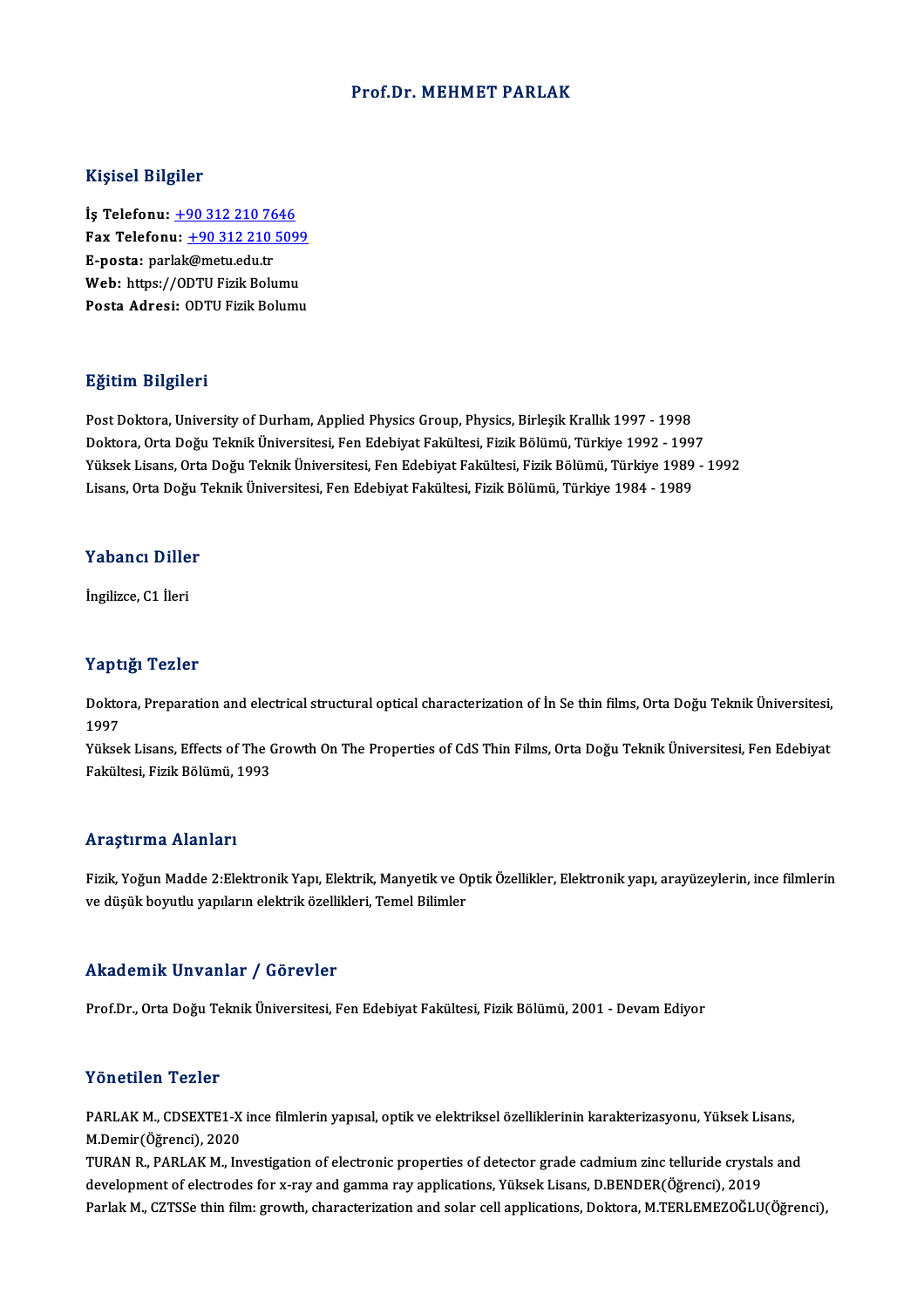2019

2019<br>PARLAK M., Deposition of Cu-Zn-Sn-Se (CZTSe) thin films and investigation of their device properties, Doktora,<br>Ö.RAVRAKLI(Öğmənsi), 2019 2019<br>PARLAK M., Deposition of Cu<br>Ö.BAYRAKLI(Öğrenci), 2018<br>AYDINOL M. K., PARLAK M. I PARLAK M., Deposition of Cu-Zn-Sn-Se (CZTSe) thin films and investigation of their device properties, Doktora,<br>Ö.BAYRAKLI(Öğrenci), 2018<br>AYDINOL M. K. , PARLAK M., Production and characterization of carbon-silicon nanocomp

Ö.BAYRAKLI(Öğrenci), 2018<br>AYDINOL M. K. , PARLAK M., Production and characterization o<br>secondary lithium batteries, Doktora, B.MİSER(Öğrenci), 2017<br>PARLAK M. ERCELERİ A.C., Material and devise characterizati AYDINOL M. K. , PARLAK M., Production and characterization of carbon-silicon nanocomposite anode materials for<br>secondary lithium batteries, Doktora, B.MİSER(Öğrenci), 2017<br>PARLAK M., ERÇELEBİ A. Ç. , Material and device ch

secondary lithium batteries, Doktora, B.MİSER(Öğrenci), 2017<br>PARLAK M., ERÇELEBİ A. Ç. , Material and device characterization of ZnInSe2 and Cu0.5Ag0.5InSe2 thin films for<br>photovoltaic applications, Doktora, H.HÜSEYİN(Öğre

PARLAK M., ERÇELEBİ A. Ç., Investigation on the incorporation of quantum dot thin film layers in the organic and photovoltaic applications, Doktora, H.HÜSEYİN(Öğrenci), 2016<br>PARLAK M., ERÇELEBİ A. Ç. , Investigation on the incorporation of c<br>inorganic solar cell structures, Doktora, İ.CANDAN(Öğrenci), 2016<br>ÖZENRAS A. M., PARLAK M., E PARLAK M., ERÇELEBİ A. Ç. , Investigation on the incorporation of quantum dot thin film layers in the organic and<br>inorganic solar cell structures, Doktora, İ.CANDAN(Öğrenci), 2016<br>ÖZENBAŞ A. M. , PARLAK M., Effect of trans

inorganic solar cell structures, Doktora, İ.CAN<br>ÖZENBAŞ A. M. , PARLAK M., Effect of transitic<br>materials, Doktora, M.GÜNEŞ(Öğrenci), 2014<br>PESİKÇİ G. PARLAK M. Mologular boam onital ÖZENBAŞ A. M. , PARLAK M., Effect of transition metal substitution on high-temperature properties of thermoele<br>materials, Doktora, M.GÜNEŞ(Öğrenci), 2014<br>BEŞİKCİ C., PARLAK M., Molecular beam epitaxy growth of InP/InGaAs s

materials, Doktora, M.GÜNEŞ(Öğrenci), 2014<br>BEŞİKCİ C., PARLAK M., Molecular beam epitaxy growth of InP/InGaAs structures for short wavelength infrared<br>photodetectors, Yüksek Lisans, O.TEMEL(Öğrenci), 2014 BEŞİKCİ C., PARLAK M., Molecular beam epitaxy growth of InP/InGaAs structures for short wavelength infrared<br>photodetectors, Yüksek Lisans, O.TEMEL(Öğrenci), 2014<br>PARLAK M., BEŞİKCİ C., Fabrication and characterization of I

photodetectors, Yüksek Lisans, O.TEME<br>PARLAK M., BEŞİKCİ C., Fabrication and<br>Lisans, G.TORUNOĞLU(Öğrenci), 2012<br>BESİKÇİ G. BABLAK M. Malamlar besn PARLAK M., BEŞİKCİ C., Fabrication and characterization of InP based quantum well infrared photodetectors, Yüksek<br>Lisans, G.TORUNOĞLU(Öğrenci), 2012<br>BEŞİKCİ C., PARLAK M., Molecular beam epitaxy growth and characterization

Lisans, G.TORUNOĞLU(Öğrenci), 2012<br>BEŞİKCİ C., PARLAK M., Molecular beam epitaxy growth and characterization of mercury cadmium telluride epilayers for<br>infrared detector applications, Yüksek Lisans, A.TOLUNGÜÇ(Öğrenci), 20 BEŞİKCİ C., PARLAK M., Molecular beam epitaxy growth and characterization of mercury cadmium telluride epilayers fo<br>infrared detector applications, Yüksek Lisans, A.TOLUNGÜÇ(Öğrenci), 2011<br>PARLAK M., Electrical, structural

infrared detector applications,<br>PARLAK M., Electrical, structur<br>H.KARAAĞAÇ(Öğrenci), 2010<br>PARLAK M. Investigation of al PARLAK M., Electrical, structural and optical properties of AgGaSe2-xSx thin films grown by sintered powder, Doktor<br>H.KARAAĞAÇ(Öğrenci), 2010<br>PARLAK M., Investigation of electrical and optical properties of Ag-In-Se based

H.KAR<br>PARL<br>2010<br>AKAT PARLAK M., Investigation of electrical and optical properties of Ag-In-Se based devices, Doktora, M.KALELİ(Öğ<br>2010<br>AKATA KURÇ B., PARLAK M., Synthesis and characterization of titanosilicate ETS-10 for potential photovoltai

2010<br>AKATA KURÇ B., PARLAK M., Synthesis and characterizati<br>applications, Yüksek Lisans, S.GALİOĞLU(Öğrenci), 2010<br>BARLAK M. Investisation of strustural, electrisal and enti AKATA KURÇ B., PARLAK M., Synthesis and characterization of titanosilicate ETS-10 for potential photovoltaic<br>applications, Yüksek Lisans, S.GALİOĞLU(Öğrenci), 2010<br>PARLAK M., Investigation of structural, electrical and opt

applications, Yüksek Lisans, S.GALİOĞLU(Öğrenci), 2010<br>PARLAK M., Investigation of structural, electrical ancontent, Yüksek Lisans, H.HÜSEYİN(Öğrenci), 2010<br>KARAKAS G. RARLAK M. RRODUCTION OF TITANIJI PARLAK M., Investigation of structural, electrical and optical properties of Cu1-XAgXInSe2thin films as a function of<br>content, Yüksek Lisans, H.HÜSEYİN(Öğrenci), 2010<br>KARAKAŞ G., PARLAK M., PRODUCTION OF TITANIUM DIOXIDE T

content, Yüksek Lisans, H.HÜSEYİN(Öğrenci), 2010<br>KARAKAŞ G., PARLAK M., PRODUCTION OF TITANIUM DIOXIDE THIN FILMS WITH IMPROVE<br>ACTIVITY: THE USE OF BACTERIA AS 3D TEMPLATES, Yüksek Lisans, B.KOÇ(Öğrenci), 2009<br>BARLAK M. De KARAKAŞ G., PARLAK M., PRODUCTION OF TITANIUM DIOXIDE THIN FILMS WITH IMPROVED PHOTOCATALYTIC<br>ACTIVITY: THE USE OF BACTERIA AS 3D TEMPLATES, Yüksek Lisans, B.KOÇ(Öğrenci), 2009<br>PARLAK M., Design and production of antirefle

ACTIVITY: THE USE OF BACTERIA AS 31<br>PARLAK M., Design and production of a<br>Yüksek Lisans, B.ÜÇER(Öğrenci), 2009<br>PARLAK M. Crouth and characterizatio

PARLAK M., Design and production of antireflection coating for Ge, ZnSe and ZnS in 8-12 micrometer wavelength region,<br>Yüksek Lisans, B.ÜÇER(Öğrenci), 2009<br>PARLAK M., Growth and characterization of CuIn1-x GaxSe2 (CIGS) thi Yüksek Lisans, B.ÜÇER(Öğr<br>PARLAK M., Growth and ch<br>İ.CANDAN(Öğrenci), 2009<br>PARLAK M. The effects of t PARLAK M., Growth and characterization of CuIn1-x GaxSe2 (CIGS) thin films for solar cell structures, Yüksek L<br>I.CANDAN(Öğrenci), 2009<br>PARLAK M., The effects of post-annealing process on the physical properties of silver-i

i.CANDAN(Öğrenci), 2009<br>PARLAK M., The effects of post-annealing process on the physical properties of silver-indium-selenium te<br>semiconductor thin films deposited by electron beam technique, Doktora, T.ÇOLAKOĞLU(Öğrenci), PARLAK M., The effects of post-annealing process on the physical properties of silver-indium-selenium ternary<br>semiconductor thin films deposited by electron beam technique, Doktora, T.ÇOLAKOĞLU(Öğrenci), 2009<br>PARLAK M., Ph

semiconductor thin films deposited by electron beam technique, Doktora, T.ÇOLAKOĞLU(Öğrenci), 2009<br>PARLAK M., Physical properties of CdSe thin films produced by thermal evaporation and e-beam techniques, Yüksek<br>Lisans, Ş.M PARLAK M., Physical properties of CdSe thin films produced by thermal evaporation and e-beam techniques, Yüksek<br>Lisans, Ş.MUSTAFA(Öğrenci), 2006<br>PARLAK M., Electrical and structural characterization of bismuth thin films,

Lisans, Ş.MUSTAFA(Öğrenci), 2006<br>PARLAK M., Electrical and structural characterization of bismuth thin films, Yüksek Lisans, G.DURKAYA(Öğrenci), 2005<br>PARLAK M., Structural, electrical and optical characterization of Ge-imp method,YüksekLisans,H.KARAAĞAÇ(Öğrenci),2005 PARLAK M., Structural, electrical and optical characterization of Ge-implanted GaSe single crystal grown by Bridgman<br>method, Yüksek Lisans, H.KARAAĞAÇ(Öğrenci), 2005<br>PARLAK M., Investigation of InSe thin film based deviges

PARLAK M., Investigation of InSe thin film based deviges, Doktora, K.YILMAZ(Öğrenci), 2004

PARLAK M., Investigation of InSe thin film based deviges, Doktora, K.YILMAZ(Öğrenci), 2004<br>PARLAK M., Inse ince film tabanlı aygıtların incelenmesi., Doktora, K.Yılmaz(Öğrenci), 2004<br>PARLAK M., Growth and characterization

PARLAK M., Inse ince film tabanlı aygıtların incelenmesi., Doktora, K.Yılmaz(Öğrenci), 2004<br>PARLAK M., Growth and characterization of InSe single crystals, Yüksek Lisans, D.DENİZ(Öğrenci), 2004<br>PARLAK M., Structural, elect PARLAK M., Growth and characterization of InSe single crys<br>PARLAK M., Structural, electrical and optical characterization<br>Bridgman method, Doktora, O.KARABULUT(Öğrenci), 2003<br>PARLAK M. The growth and characterization of Co PARLAK M., Structural, electrical and optical characterization of N-and Si-implanted GaSe single crystal grown<br>Bridgman method, Doktora, O.KARABULUT(Öğrenci), 2003<br>PARLAK M., The growth and characterization of GaSe thin fi

Bridgman method, Doktora, O.KARABULUT(Öğrenci), 2003<br>PARLAK M., The growth and characterization of GaSe thin films, Yüksek Lisans, T.ÇOLAKOĞLU(Öğrenci), 2003<br>AKINOĞLU B. G. , PARLAK M., Bridgman yöntemi ile büyütülen N- ve PARLAK M., The growth and characterization of GaSe thin films, Yüksek Lisans, T.ÇOLAKOĞLU(Öğrenci), 2003<br>AKINOĞLU B. G. , PARLAK M., Bridgman yöntemi ile büyütülen N- ve si-ekilmiş Gase tek kristallerinin yapısal el<br>ve opt AKINOĞLU B. G. , PARLAK M., Bridgman yöntemi ile büyütülen N- ve si-ekilmiş Gase tek kristallerinin yapısal e<br>ve optik karakterizasyonu, Doktora, O.Karabulut(Öğrenci), 2003<br>PARLAK M., GaSe ince filmlerin büyütülmesi ve kar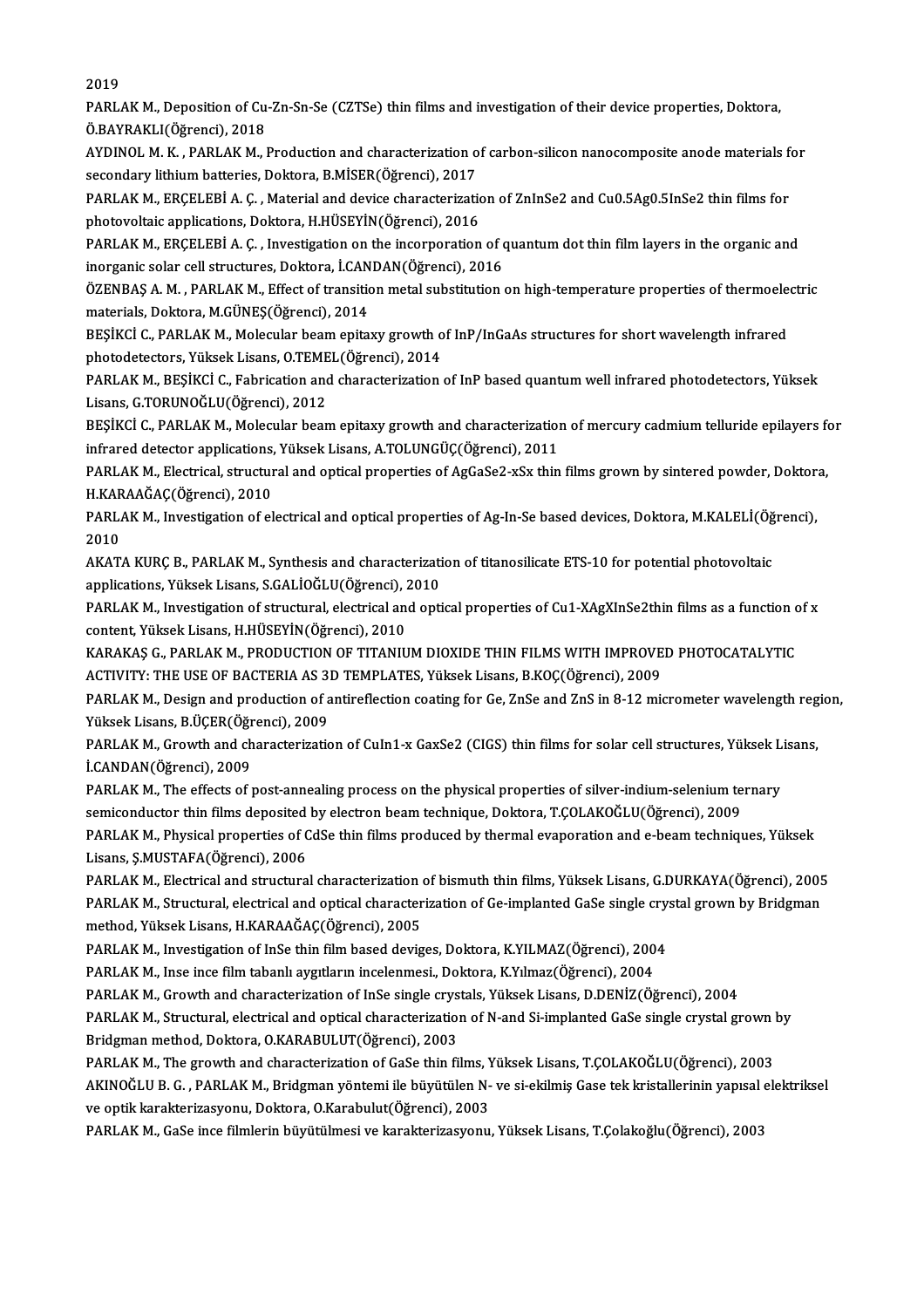### SCI, SSCI ve AHCI İndekslerine Giren Dergilerde Yayınlanan Makaleler

CI, SSCI ve AHCI Indekslerine Giren Dergilerde Yayınlanan Makaleler<br>I. Interface stability problem towards the end of THM growth of cadmium zinc telluride crystals<br>The M. Pelbesi Ö. B. Cone A.M. Perkk M. Turen P. Under the stability problem towards the end of<br>Unal M., Balbaşi Ö. B., Genç A. M., Parlak M., Turan R.<br>Journal of Gwetal Crouth, silt 594, 2022 (SCI Eunand Interface stability problem towards the end of THM growth of cadmium<br>Ünal M., Balbaşi Ö. B. , Genç A. M. , Parlak M., Turan R.<br>Journal of Crystal Growth, cilt.584, 2022 (SCI Expanded İndekslerine Giren Dergi)<br>Investigation Unal M., Balbaşi Ö. B. , Genç A. M. , Parlak M., Turan R.<br>Journal of Crystal Growth, cilt.584, 2022 (SCI Expanded Indekslerine Giren Dergi)<br>II. Investigation of seeded vertical gradient freeze (VGF) growth of CdZnTe bulk c Journal of Crystal Growth, cilt.584, 2022 (SCI Expanded İndekslerine<br>Investigation of seeded vertical gradient freeze (VGF) growt<br>BALBAŞI Ö. B. , ÜNAL M., Genç A. M. , ÇELİK G., PARLAK M., TURAN R.<br>Journal of Crystal Crowt Investigation of seeded vertical gradient freeze (VGF) growth of CdZnTe<br>BALBAŞI Ö. B. , ÜNAL M., Genç A. M. , ÇELİK G., PARLAK M., TURAN R.<br>Journal of Crystal Growth, cilt.584, 2022 (SCI Expanded İndekslerine Giren Dergi)<br> BALBAŞI Ö. B. , ÜNAL M., Genç A. M. , ÇELİK G., PARLAK M., TURAN R.<br>Journal of Crystal Growth, cilt.584, 2022 (SCI Expanded Indekslerine Giren Dergi)<br>III. Growth and optical characterization of Sn0.6Sb0.4Se layer single cr Journal of Crystal Growth, cilt.584, 2022 (SCI Expanded Indekslerine Giren Dergi) Bektas T., Terlemezoglu M., Surucu O., Isik M., PARLAK M. applications<br>Bektas T., Terlemezoglu M., Surucu O., Isik M., PARLAK M.<br>Materials Science in Semiconductor Processing, cilt.141, 2022 (SCI Expanded İndekslerine Giren Dergi)<br>Crewth and Characterization of Staisbiometris Gu2 IV. Growth and Characterization of Stoichiometric Cu2ZnSnS4 Crystal Using Vertical Bridgman Materials Sc<br>Growth and<br>Technique<br><sup>Rokeu E</sup> To **Growth and Characterization of Stoichiometr<br>Technique<br>Peksu E., Terlemezoglu M., PARLAK M., Karaağaç H.<br>PHYSICA STATUS SOLIDLA APPLICATIONS AND MA** Technique<br>Peksu E., Terlemezoglu M., PARLAK M., Karaağaç H.<br>PHYSICA STATUS SOLIDI A-APPLICATIONS AND MATERIALS SCIENCE, cilt.219, sa.3, 2022 (SCI İndekslerine Giren Peksu I<br>PHYSIC<br>Dergi)<br>Produ PHYSICA STATUS SOLIDI A-APPLICATIONS AND MATERIALS SCIENCE, cilt.219, sa.3, 2022 (SCI İndeksl<br>Dergi)<br>V. Production of High-Performance CdZnTe Crystals Grown by THM for Radiation Detection<br>Applications Dergi)<br><mark>Production o</mark><br>Applications<br><sup>TINAL M. PALI</sup> Production of High-Performance CdZnTe Crystals Grown by THM f<br>Applications<br>ÜNAL M., BALBAŞI Ö. B. , Karaman M. C. , Genç A. M. , PARLAK M., TURAN R.<br>Journal of Electronic Meterials, 2022 (SCL Ernanded İndekslerine Circa De Applications<br>ÜNAL M., BALBAŞI Ö. B. , Karaman M. C. , Genç A. M. , PARLAK M., TURAN R.<br>Journal of Electronic Materials, 2022 (SCI Expanded İndekslerine Giren Dergi)<br>Temperature dependent entisel eberesteristise ef enuttere ÜNAL M., BALBAŞI Ö. B. , Karaman M. C. , Genç A. M. , PARLAK M., TURAN R.<br>Journal of Electronic Materials, 2022 (SCI Expanded Indekslerine Giren Dergi)<br>VI. Temperature-dependent optical characteristics of sputtered NiO thi Journal of Electronic Materials, 2022 (SCI Expanded Indeksl<br>**Temperature-dependent optical characteristics of sp**<br>Terlemezoglu M., Surucu O., Isik M., HASANLI N., PARLAK M.<br>APRLIED PUYSICS A MATERIALS SCIENCE & PROCESSINC Temperature-dependent optical characteristics of sputtered NiO thin films<br>Terlemezoglu M., Surucu O., Isik M., HASANLI N., PARLAK M.<br>APPLIED PHYSICS A-MATERIALS SCIENCE & PROCESSING, cilt.128, sa.1, 2022 (SCI İndekslerine Terlemezoglu M., Surucu O., Isik M., HASANLI N., PARLAK M.<br>APPLIED PHYSICS A-MATERIALS SCIENCE & PROCESSING, cilt.128, sa.1, 2022 (SCI İndekslerine Giren Dergi)<br>VII. Characterization of Cu-rich and Zn-poor Cu2ZnSnS4 single **APPLIED PH<br>Characteri<br>technique<br>Pelru E. Te** Characterization of Cu-rich and Zn-poor Cu27<br>technique<br>Peksu E., Terlemezoglu M., PARLAK M., Karaağaç H.<br>Journal of Crustal Crouth, silt 574, 2021 (SCL Indek technique<br>Peksu E., Terlemezoglu M., PARLAK M., Karaağaç H.<br>Journal of Crystal Growth, cilt.574, 2021 (SCI İndekslerine Giren Dergi) VIII. Fabrication of CdSexTe1-x thin films by sequential growth using double sources DEMİRM., Gullu H., Terlemezoglu M., PARLAKM. Physica B: Condensed Matter, cilt.619, 2021 (SCI İndekslerine Giren Dergi) DEMIR M., Gullu H., Terlemezoglu M., PARLAK M.<br>Physica B: Condensed Matter, cilt.619, 2021 (SCI Indekslerine Giren Dergi)<br>IX. Illumination and voltage effects on the forward and reverse bias current-voltage (I-V)<br>character Physica B: Condensed Matter, cilt.619, 2021 (SCI Incornect Indian and voltage effects on the forward<br>characteristics in In/In2S3/p-Si photodiodes<br>Yukselturk E. Surucu O. Terlemeracu M. PABLAK Illumination and voltage effects on the forward and reverse<br>characteristics in In/In2S3/p-Si photodiodes<br>Yukselturk E., Surucu O., Terlemezoglu M., PARLAK M., ALTINDAL Ș.<br>JOUPNAL OE MATERIALS SCIENCE MATERIALS IN ELECTRONI characteristics in In/In2S3/p-Si photodiodes<br>Yukselturk E., Surucu O., Terlemezoglu M., PARLAK M., ALTINDAL Ş.<br>JOURNAL OF MATERIALS SCIENCE-MATERIALS IN ELECTRONICS, cilt.32, sa.17, ss.21825-21836, 2021 (SCI Yukselturk E., Surucu O., Terlemezoglu M., PARLAK M., ALTINDAL Ş. X. Structural and temperature-tuned bandgap characteristics of thermally evaporated beta-In2S3 thin films İndekslerine Giren Dergi) Surucu O., Isik M., Terlemezoglu M., Hasanlı N., Parlak M. films<br>Surucu O., Isik M., Terlemezoglu M., Hasanlı N., Parlak M.<br>JOURNAL OF MATERIALS SCIENCE-MATERIALS IN ELECTRONICS, cilt.32, sa.12, ss.15851-15856, 2021 (SCI Surucu O., Isik M., Terleme<br>JOURNAL OF MATERIALS<br>İndekslerine Giren Dergi)<br>Temperature effects en JOURNAL OF MATERIALS SCIENCE-MATERIALS IN ELECTRONICS, cilt.32, s<br>
indekslerine Giren Dergi)<br>
XI. Temperature effects on optical characteristics of CdSe thin films<br>
Cully H. H. Jeil: M. Sumay O. Hossel: M. Borlek M. Indekslerine Giren Dergi)<br>XI. Temperature effects on optical characteristics of CdSe thin films<br>Gullu H. H. , Isik M., Surucu O., Hasanlı N., Parlak M. Temperature effects on optical characteristics of CdSe thin films<br>Gullu H. H. , Isik M., Surucu O., Hasanlı N., Parlak M.<br>MATERIALS SCIENCE IN SEMICONDUCTOR PROCESSING, cilt.123, 2021 (SCI İndekslerine Giren Dergi)<br>Improve XII. Improvement of electrical characteristics of SnSe/Si heterostructure by integration of Si nanowires Coskun E., Gullu H. H., Emir C., Parlak M. MATERIALS SCIENCE IN SEMICONDUCTO<br>Improvement of electrical character<br>Coskun E., Gullu H. H. , Emir C., Parlak M.<br>PHYSICA P. CONDENSED MATTER, silt 60 Improvement of electrical characteristics of SnSe/Si heterostructure b<br>Coskun E., Gullu H. H. , Emir C., Parlak M.<br>PHYSICA B-CONDENSED MATTER, cilt.604, 2021 (SCI İndekslerine Giren Dergi)<br>Temperature dependent enticel cha XIII. Temperature-dependent optical characteristics of sputtered Ga-doped ZnO thin films<br>Gullu H. H., Isik M., Hasanlı N., Parlak M. PHYSICA B-CONDENSED MATTER, cilt.60<br>Temperature-dependent optical cha<br>Gullu H. H. , Isik M., Hasanlı N., Parlak M.<br>MATERIALS SCIENCE AND ENCINEERIN Temperature-dependent optical characteristics of sputtered Ga-doped ZnO thin films<br>Gullu H. H. , Isik M., Hasanlı N., Parlak M.<br>MATERIALS SCIENCE AND ENGINEERING B-ADVANCED FUNCTIONAL SOLID-STATE MATERIALS, cilt.263, 2021<br>

Gullu H. H. , Isik M., Hasanlı N., I<br>MATERIALS SCIENCE AND ENC<br>(SCI İndekslerine Giren Dergi)<br>Towards the fabrisation of MATERIALS SCIENCE AND ENGINEERING B-ADVANCED FUNCTIONAL SOLID-STATE MATERIALS, cilt.263, 20<br>(SCI İndekslerine Giren Dergi)<br>XIV. Towards the fabrication of third generation solar cells on amorphous, flexible and transpa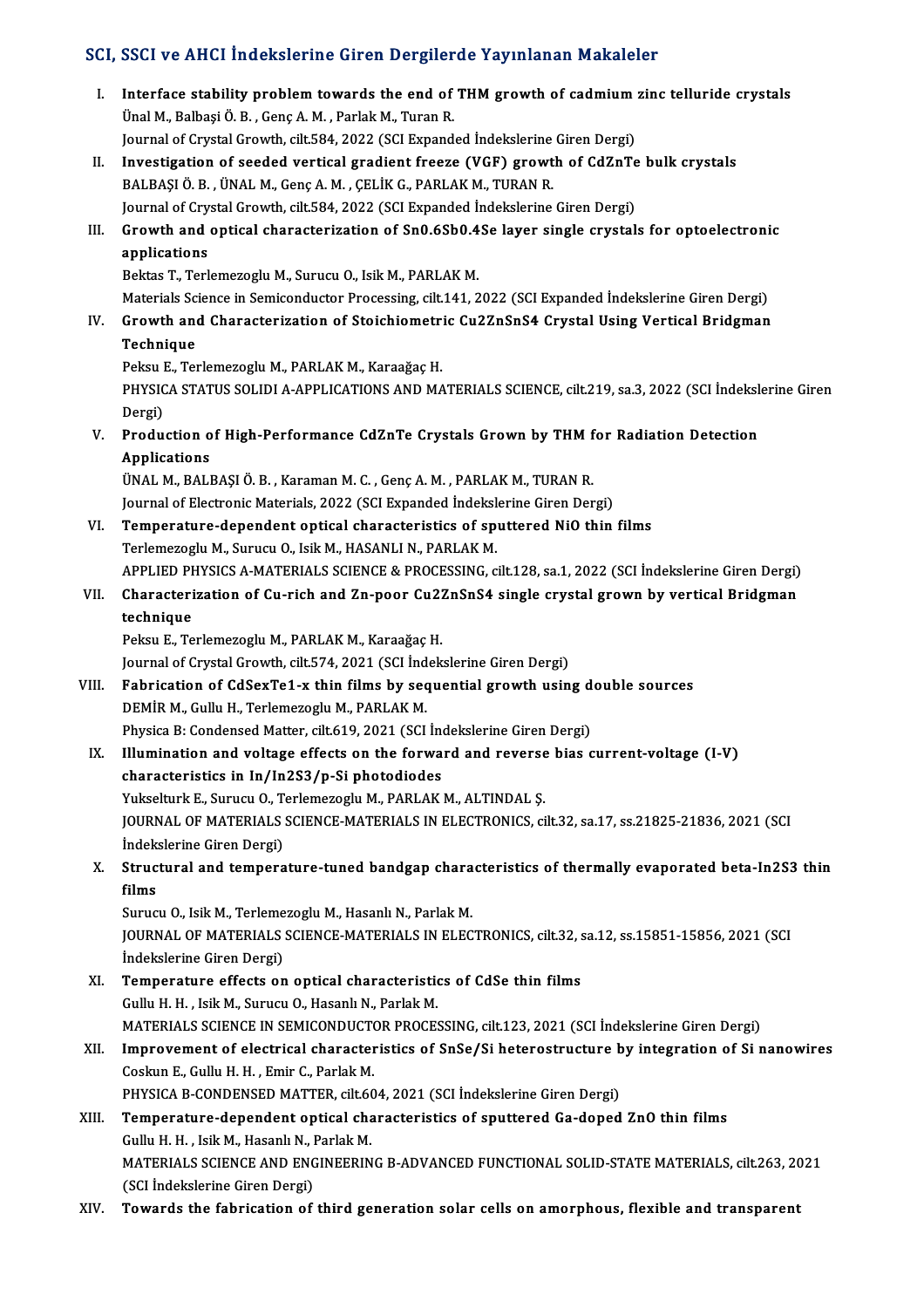|              | substrates with well-ordered and disordered Si-nanowires/pillars                                     |
|--------------|------------------------------------------------------------------------------------------------------|
|              | Peksu E., Guller O., PARLAK M., Islam M. S., Karaağaç H.                                             |
|              | PHYSICA E-LOW-DIMENSIONAL SYSTEMS & NANOSTRUCTURES, cilt.124, 2020 (SCI İndekslerine Giren Dergi)    |
| XV.          | Temperature-tuned band gap properties of MoS2 thin films                                             |
|              | Surucu O., Isik M., Gasanly N., Terlemezoglu M., Parlak M.                                           |
|              | MATERIALS LETTERS, cilt.275, 2020 (SCI Indekslerine Giren Dergi)                                     |
| XVI.         | Investigation of band gap energy versus temperature for SnS 2 thin films grown by RF-magnetron       |
|              | sputtering                                                                                           |
|              | Isik M., Gullu H. H., Terlemezoglu M., Surucu O. B., PARLAK M., Gasanly N.                           |
|              | PHYSICA B-CONDENSED MATTER, cilt 591, 2020 (SCI İndekslerine Giren Dergi)                            |
| XVII.        | Temperature dependent band gap in $SnS2xSe(2-2x)$ (x=0.5) thin films                                 |
|              | Delice S., Isik M., Gullu H. H., Terlemezoglu M., Surucu O. B., Gasanly N., Parlak M.                |
|              | MATERIALS SCIENCE IN SEMICONDUCTOR PROCESSING, cilt.114, 2020 (SCI İndekslerine Giren Dergi)         |
| XVIII.       | Electrical characterization of CdZnTe/Si diode structure                                             |
|              | Balbasi C. D., Terlemezoglu M., Gullu H. H., Yildiz D. E., Parlak M.                                 |
|              | APPLIED PHYSICS A-MATERIALS SCIENCE & PROCESSING, cilt.126, 2020 (SCI İndekslerine Giren Dergi)      |
| XIX.         | Material and Si-based diode analyses of sputtered ZnTe thin films                                    |
|              | Gullu H. H., Surucu O. B., Isik M., Terlemezoglu M., Parlak M.                                       |
|              | JOURNAL OF MATERIALS SCIENCE-MATERIALS IN ELECTRONICS, cilt.31, sa.14, ss.11390-11397, 2020 (SCI     |
|              | İndekslerine Giren Dergi)                                                                            |
| XX.          | Influence of temperature on optical properties of electron-beam-evaporated ZnSe thin film            |
|              | Gullu H. H., Isik M., Gasanly N., PARLAK M.                                                          |
|              | PHYSICA SCRIPTA, cilt.95, sa.7, 2020 (SCI Indekslerine Giren Dergi)                                  |
| XXI.         | Frequency effect on electrical and dielectric characteristics of HfO2-interlayered Si-based Schottky |
|              | barrier diode                                                                                        |
|              | Gullu H. H., Yildiz D. E., Surucu O., Parlak M.                                                      |
|              | JOURNAL OF MATERIALS SCIENCE-MATERIALS IN ELECTRONICS, cilt.31, sa.12, ss.9394-9407, 2020 (SCI       |
|              | Indekslerine Giren Dergi)                                                                            |
| XXII.        | Temperature-dependent material characterization of CuZnSe2 thin films                                |
|              | Gullu H. H., Surucu O., Terlemezoglu M., Isik M., Ercelebi C., Gasanly N., Parlak M.                 |
|              | THIN SOLID FILMS, cilt.701, 2020 (SCI İndekslerine Giren Dergi)                                      |
| XXIII.       | Synthesis and temperature-tuned band gap characteristics of magnetron sputtered ZnTe thin films      |
|              | Isik M., Gullu H. H., PARLAK M., Gasanly N.                                                          |
|              | PHYSICA B-CONDENSED MATTER, cilt.582, 2020 (SCI İndekslerine Giren Dergi)                            |
| XXIV.        | Temperature -dependent optical and electrical characterization of Cu-Ga-S thin films and their diode |
|              | characteristics on n-Si                                                                              |
|              | Gullu H. H., Isik M., Gasanly N., PARLAK M.                                                          |
|              | OPTIK, cilt.208, 2020 (SCI İndekslerine Giren Dergi)                                                 |
| XXV.         | Material and device properties of Si-based Cu0.5Ag0.5InSe2 thin-film heterojunction diode            |
|              | Gullu H. H., Isik M., Delice S., Parlak M., Gasanly N.                                               |
|              | JOURNAL OF MATERIALS SCIENCE-MATERIALS IN ELECTRONICS, cilt.31, sa.2, ss.1566-1573, 2020 (SCI        |
|              | İndekslerine Giren Dergi)                                                                            |
| XXVI.        | INVESTIGATION OF CONDUCTIVITY CHARACTERISTICS OF Zn-In-Se THIN FILMS                                 |
|              | Gullu H. H., Parlak M.                                                                               |
|              | SURFACE REVIEW AND LETTERS, cilt.27, sa.1, 2020 (SCI Indekslerine Giren Dergi)                       |
| <b>XXVII</b> | Characterization of one-step deposited Cu2ZnSnS4 thin films derived from a single crystalline        |
|              | powder                                                                                               |
|              | Peksu E., TERLEMEZOĞLU M., PARLAK M., Karaağaç H.                                                    |
|              | RENEWABLE ENERGY, cilt.143, ss.1133-1142, 2019 (SCI Indekslerine Giren Dergi)                        |
| XXVIII.      | Temperature dependence of band gaps in sputtered SnSe thin films                                     |
|              | Delice S., Isik M., Gullu H., TERLEMEZOĞLU M., Bayrakli Surucu O., PARLAK M., Gasanly N.             |
|              |                                                                                                      |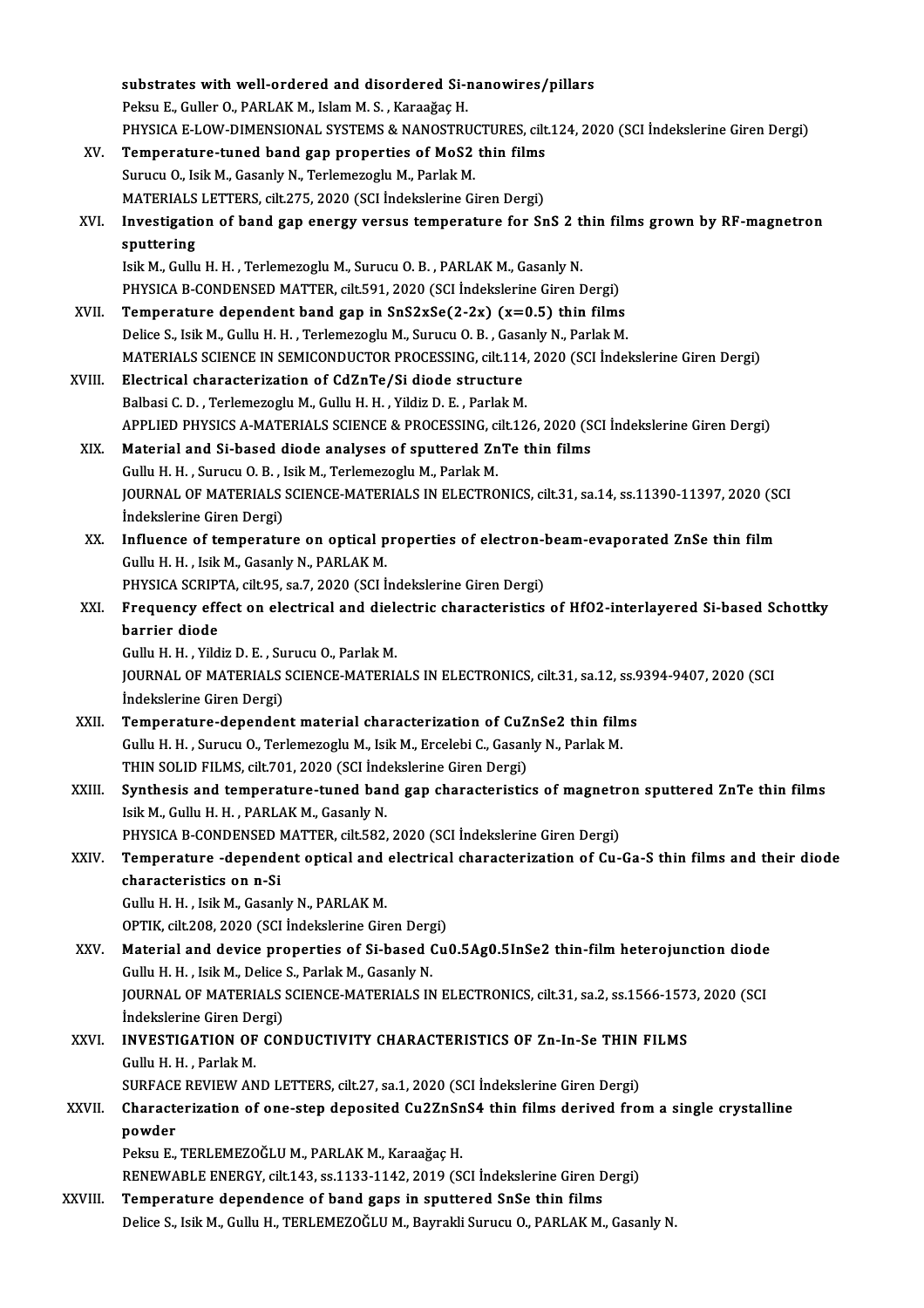JOURNAL OF PHYSICS AND CHEMISTRY OF SOLIDS, cilt.131, ss.22-26, 2019 (SCI İndekslerine Giren Dergi)<br>Investigation of electrical characteristics of Ag/7n0/Si sandwich strugture

- JOURNAL OF PHYSICS AND CHEMISTRY OF SOLIDS, cilt.131, ss.22-26, 2019 (SCI Indel<br>XXIX. Investigation of electrical characteristics of Ag/ZnO/Si sandwich structure JOURNAL OF PHYSICS AND CHEMISTRY OF SOLIDS, cilt.131, ss.22-26,<br>Investigation of electrical characteristics of Ag/ZnO/Si sandw<br>Gullu H. H. , Surucu O. B. , TERLEMEZOĞLU M., Yildiz D. E. , PARLAK M.<br>JOURNAL OF MATERIALS SCI Investigation of electrical characteristics of Ag/ZnO/Si sandwich structure<br>Gullu H. H., Surucu O. B., TERLEMEZOĞLU M., Yildiz D. E., PARLAK M.<br>JOURNAL OF MATERIALS SCIENCE-MATERIALS IN ELECTRONICS, cilt.30, sa.16, ss.1537 Gullu H. H., Surucu O. B., TERLEMEZOĞLU M., Yildiz D. E., PARLAK M. JOURNAL OF MATERIALS SCIENCE-MATERIALS IN ELECTRONICS, cilt.30, sa.16, ss.15371-15378, 2019<br>indekslerine Giren Dergi)<br>XXX. FABRICATION AND CHARACTERIZATION OF TiO2 THIN FILM FOR DEVICE APPLICATIONS<br>HOSSEINI A CÜLLÜ H H COS
- İndekslerine Giren Dergi)<br>FABRICATION AND CHARACTERIZATION OF TiO2 THIN FIL<br>HOSSEINI A., GÜLLÜ H. H. , COŞKUN E., PARLAK M., ERÇELEBİ A. Ç.<br>SUREACE REVIEW AND LETTERS. silt 26.53.6.2019 (SCLİndeksler FABRICATION AND CHARACTERIZATION OF TIO2 THIN FILM FOR DEVICE<br>HOSSEINI A., GÜLLÜ H. H. , COŞKUN E., PARLAK M., ERÇELEBİ A. Ç.<br>SURFACE REVIEW AND LETTERS, cilt.26, sa.6, 2019 (SCI İndekslerine Giren Dergi)<br>CZTSSe thin filme HOSSEINI A., GÜLLÜ H. H. , COȘKUN E., PARLAK M., ERÇELEBİ A. Ç.<br>SURFACE REVIEW AND LETTERS, cilt.26, sa.6, 2019 (SCI İndekslerine Giren Dergi)<br>XXXI. CZTSSe thin films fabricated by single step deposition for superstrat
- SURFACE REVIEW AND LETTERS, cilt.26, sa.6, 2019 (SCI İndekslerine Giren Dergi)<br>CZTSSe thin films fabricated by single step deposition for superstrate solar cell appli<br>TERLEMEZOĞLU M., Surucu O. B. , Dogru C., Gullu H. H. , JOURNAL OF MATERIALS SCIENCE-MATERIALS IN ELECTRONICS, cilt.30, sa.12, ss.11301-11306, 2019 (SCI Indekslerine Giren Dergi) TERLEMEZOĞLU M., Suruc<br>JOURNAL OF MATERIALS<br>İndekslerine Giren Dergi)<br>Frequenav offect on ola JOURNAL OF MATERIALS SCIENCE-MATERIALS IN ELECTRONICS, cilt.30, sa.12, ss.11301-11306, 2019 (SCI<br>Indekslerine Giren Dergi)<br>XXXII. Frequency effect on electrical and dielectric characteristics of In/Cu2ZnSnTe4/Si/Ag diode s
- İndekslerine Giren Dergi)<br>Frequency effect on electrical and dielectric characteristics of<br>Gullu H. H. , Surucu O. B. , TERLEMEZOĞLU M., Yildiz D. E. , PARLAK M.<br>JOURNAL OF MATERIALS SCIENCE MATERIALS IN ELECTRONICS silt Frequency effect on electrical and dielectric characteristics of In/Cu2ZnSnTe4/Si/Ag diode<br>Gullu H. H. , Surucu O. B. , TERLEMEZOĞLU M., Yildiz D. E. , PARLAK M.<br>JOURNAL OF MATERIALS SCIENCE-MATERIALS IN ELECTRONICS, cilt. Gullu H. H. , Surucu O. B. , TERLEMEZOĞLU M., Yildiz D. E. , PARLAK M.<br>JOURNAL OF MATERIALS SCIENCE-MATERIALS IN ELECTRONICS, cilt.30, sa.10, ss.9814-9821, 2019 (SCI<br>İndekslerine Giren Dergi) JOURNAL OF MATERIALS SCIENCE-MATERIALS IN ELECTRONICS, cilt.30, sa.10, ss.9814-9821,<br>indekslerine Giren Dergi)<br>XXXIII. Electrical Characterization of ZnInSe2/Cu0.5Ag0.5InSe2 Thin-Film Heterojunction
- İndekslerine Giren Derg<br>Electrical Characteriz<br>Gullu H. H. , PARLAK M.<br>JOUPNAL OF ELECTRON Gullu H. H. , PARLAK M.<br>JOURNAL OF ELECTRONIC MATERIALS, cilt.48, sa.5, ss.3096-3104, 2019 (SCI İndekslerine Giren Dergi)

- Gullu H. H. , PARLAK M.<br>JOURNAL OF ELECTRONIC MATERIALS, cilt.48, sa.5, ss.3096-3104, 2019 (SCI Indekslerine Giren Dergi)<br>XXXIV. Analysis of temperature-dependent transmittance spectra of Zn0.5In0.5Se (ZIS) thin films<br>Leik JOURNAL OF ELECTRONIC MATERIALS, cilt.48, sa.5,<br>Analysis of temperature-dependent transmitt:<br>Isik M., Gullu H. H. , Delice S., Gasanly N., PARLAK M.<br>IOURNAL OF MATERIALS SCIENCE MATERIALS IN E Analysis of temperature-dependent transmittance spectra of Zn0.5In0.5Se (ZIS) thin films<br>Isik M., Gullu H. H. , Delice S., Gasanly N., PARLAK M.<br>JOURNAL OF MATERIALS SCIENCE-MATERIALS IN ELECTRONICS, cilt.30, sa.10, ss.935 Isik M., Gullu H. H. , Delice S., Gasanly N., PARLAK M.<br>JOURNAL OF MATERIALS SCIENCE-MATERIALS IN ELECTRONICS, cilt.30, sa.10, ss.9356-9362, 2019 (SCI<br>İndekslerine Giren Dergi) JOURNAL OF MATERIALS SCIENCE-MATERIALS IN ELECTRONICS, cilt.30, sa.10, ss.9356-9362,<br>indekslerine Giren Dergi)<br>XXXV. Temperature dependence of electrical properties in In/Cu2ZnSnTe4/Si/Ag diodes
- İndekslerine Giren Dergi)<br>Temperature dependence of electrical properties in In/Cu2ZnS<br>Gullu H. H. , YILDIZ D. E. , Surucu O. B. , TERLEMEZOĞLU M., PARLAK M.<br>PULLETIN OF MATERIALS SCIENCE silt 42.82.2.2019 (SCL Indekslerin Temperature dependence of electrical properties in In/Cu2ZnSnTe4/Si/Ag<br>Gullu H. H. , YILDIZ D. E. , Surucu O. B. , TERLEMEZOĞLU M., PARLAK M.<br>BULLETIN OF MATERIALS SCIENCE, cilt.42, sa.2, 2019 (SCI İndekslerine Giren Dergi
- Gullu H. H. , YILDIZ D. E. , Surucu O. B. , TERLEMEZOĞLU M., PARLAK M.<br>BULLETIN OF MATERIALS SCIENCE, cilt.42, sa.2, 2019 (SCI İndekslerine Giren Dergi)<br>XXXVI. Structural and temperature-dependent optical properties of the BULLETIN OF MATERIALS SCIENCE, cilt.42, sa.2, 201<br>Structural and temperature-dependent optical<br>IŞIK M., Gullu H. H. , Delice S., PARLAK M., Gasanly N.<br>MATERIALS SCIENCE IN SEMICONDUCTOR PROCESS Structural and temperature-dependent optical properties of thermally evaporated CdS thin films<br>IŞIK M., Gullu H. H. , Delice S., PARLAK M., Gasanly N.<br>MATERIALS SCIENCE IN SEMICONDUCTOR PROCESSING, cilt.93, ss.148-152, 201 IŞIK M., Gullu H. H. , Delice S., PARLAK M., Gasanly N.<br>MATERIALS SCIENCE IN SEMICONDUCTOR PROCESSING, cilt.93, ss.148-152, 2019 (SCI İnd<br>XXXVII. Effects of Si nanowire on the device properties of n-ZnSe/p-Si heterostructu
- MATERIALS SCIENCE IN SEMICONDUCTOR PROCESSING, cilt.93, ss.148<br>Effects of Si nanowire on the device properties of n-ZnSe/p-S<br>COSKUN E., Gullu H. H. , Colakoglu T., Emir C., Bozdogan E., PARLAK M.<br>JOURNAL OF MATERIALS SCIEN Effects of Si nanowire on the device properties of n-ZnSe/p-Si heterostructure<br>COŞKUN E., Gullu H. H. , Colakoglu T., Emir C., Bozdogan E., PARLAK M.<br>JOURNAL OF MATERIALS SCIENCE-MATERIALS IN ELECTRONICS, cilt.30, sa.5, ss COȘKUN E., Gullu H. H. , Co<br>JOURNAL OF MATERIALS<br>İndekslerine Giren Dergi)<br>PhS suantum dat anhai JOURNAL OF MATERIALS SCIENCE-MATERIALS IN ELECTRONICS, cilt.<br>
indekslerine Giren Dergi)<br>
XXXVIII. PbS quantum dot enhanced p-CIGS/n-Si heterojunction diode<br>
Candan J, BABLAK M, Excelsbi C Indekslerine Giren Dergi)<br>PbS quantum dot enhanced p-CIGS/n-Si heterojunction diode
- JOURNAL OF MATERIALS SCIENCE-MATERIALS IN ELECTRONICS, cilt.30, sa.3, ss.2127-2135, 2019 (SCI Indekslerine Giren Dergi) Candan I., PARLAK M., Ercelebi C. JOURNAL OF MATERIALS SCIENCE-MATERIALS IN ELECTRONICS, cilt.30, sa.3, ss.2<br>
indekslerine Giren Dergi)<br>
XXXIX. Construction of self-assembled vertical nanoflakes on CZTSSe thin films<br>
TEDI EMEZOČLIJM, SUBUCLO B, COLAKOCLUT,
- TERLEMEZOĞLU M., SURUCU O. B. , COLAKOGLU T., ABAK M. K. , Gullu H. H. , Ercelebi C., PARLAK M.<br>MATERIALS RESEARCH EXPRESS, cilt.6, sa.2, 2019 (SCI İndekslerine Giren Dergi) Construction of self-assembled vertical nanoflakes on CZTSSe thin films<br>TERLEMEZOĞLU M., SURUCU O.B. , COLAKOGLU T., ABAK M. K. , Gullu H. H. , Ercel<br>MATERIALS RESEARCH EXPRESS, cilt.6, sa.2, 2019 (SCI İndekslerine Giren D TERLEMEZOĞLU M., SURUCU O. B. , COLAKOGLU T., ABAK M. K. , Gullu H. H. , Ercelebi C., PARLAK M.<br>MATERIALS RESEARCH EXPRESS, cilt.6, sa.2, 2019 (SCI İndekslerine Giren Dergi)<br>XL. Investigation of carrier transport mechanism

MATERIALS RESEARCH<br>Investigation of carri<br>sputtering technique<br>Cully H H TERLEMEZO Investigation of carrier transport mechanisms in the Cu-Zn-<br>sputtering technique<br>Gullu H. H. , TERLEMEZOĞLU M., Bayrakli O., Yildiz D. E. , PARLAK M.<br>CANADIAN JOURNAL OF PHYSICS silt 06, 83.7, 88.916, 925, 2019 (SC sputtering technique<br>Gullu H. H. , TERLEMEZOĞLU M., Bayrakli O., Yildiz D. E. , PARLAK M.<br>CANADIAN JOURNAL OF PHYSICS, cilt.96, sa.7, ss.816-825, 2018 (SCI İndekslerine Giren Dergi)<br>INVESTIC ATION ON DEVICE CHARACTERISTICS

- Gullu H. H. , TERLEMEZOĞLU M., Bayrakli O., Yildiz D. E. , PARLAK M.<br>CANADIAN JOURNAL OF PHYSICS, cilt.96, sa.7, ss.816-825, 2018 (SCI İndekslerine Giren Dergi)<br>XLI. INVESTIGATION ON DEVICE CHARACTERISTICS OF n-CdS/p-Ag(Ga CANADIAN JOURNAL OF PHYSICS, c<br>INVESTIGATION ON DEVICE CH<br>Bayrakli O., Gullu H. H. , PARLAK M.<br>SUREACE REVIEW AND LETTERS INVESTIGATION ON DEVICE CHARACTERISTICS OF n-CdS/p-Ag(Ga-In)Te-<br>Bayrakli O., Gullu H. H. , PARLAK M.<br>SURFACE REVIEW AND LETTERS, cilt.25, sa.5, 2018 (SCI İndekslerine Giren Dergi)<br>Temperature dependence of electrical prepa
- XLII. Temperature dependence of electrical properties in Cu0.5Ag0.5InSe2/Si heterostructure<br>Gullu H. H., PARLAK M. SURFACE REVIEW AND<br>Temperature depend<br>Gullu H. H. , PARLAK M.<br>JOUPNAL OF MATERIAL Temperature dependence of electrical properties in Cu0.5Ag0.5InSe2/Si heterostructure<br>Gullu H. H. , PARLAK M.<br>JOURNAL OF MATERIALS SCIENCE-MATERIALS IN ELECTRONICS, cilt.29, sa.13, ss.11258-11264, 2018 (SCI Gullu H. H. , PARLAK M.<br>JOURNAL OF MATERIALS<br>İndekslerine Giren Dergi)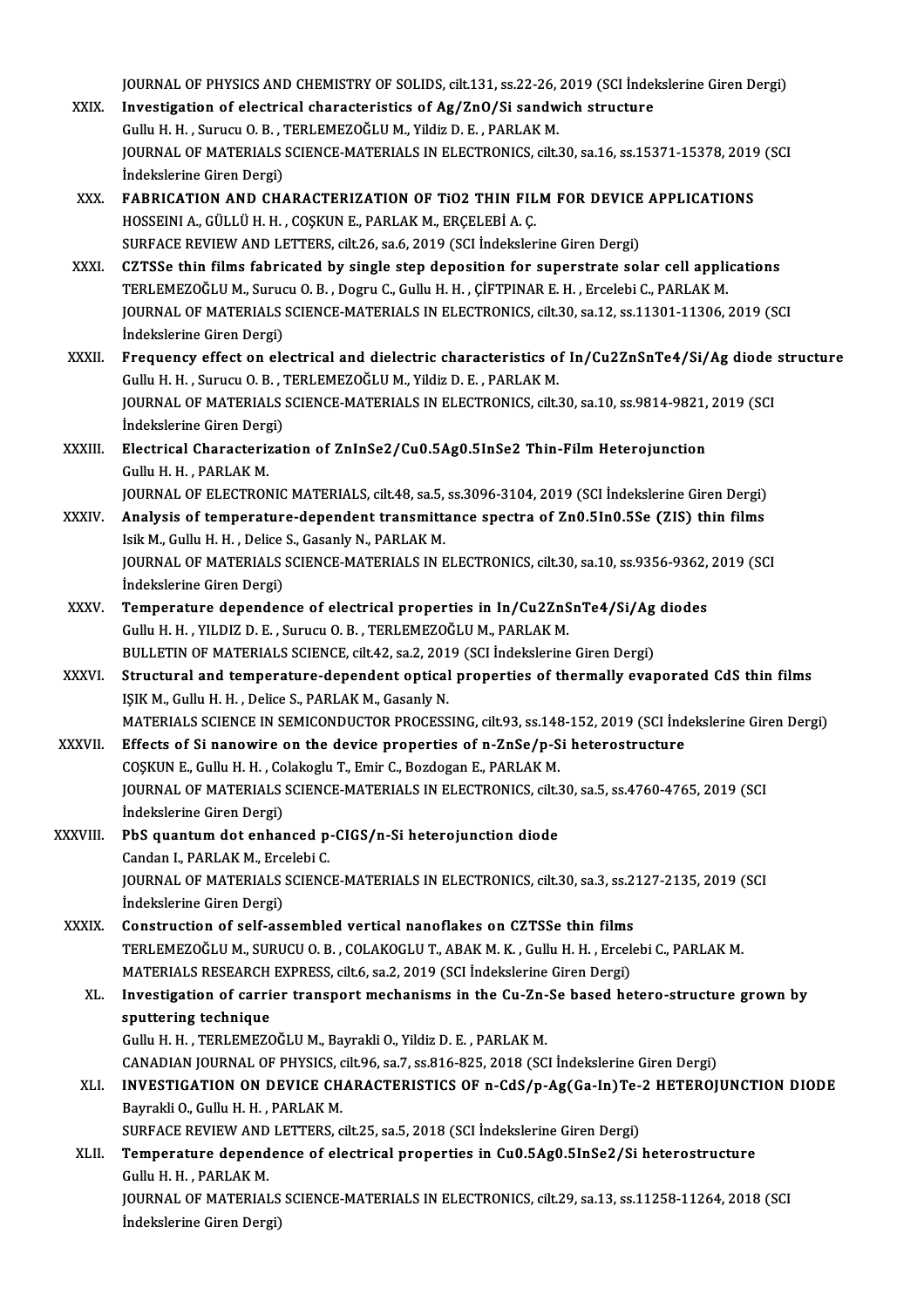| XLIII.       | Analysis of current conduction mechanism in CZTSSe/n-Si structure                                       |
|--------------|---------------------------------------------------------------------------------------------------------|
|              | TERLEMEZOĞLU M., Bayrakli O., Gullu H. H., COLAKOGLU T., Yildiz D. E., PARLAK M.                        |
|              | JOURNAL OF MATERIALS SCIENCE-MATERIALS IN ELECTRONICS, cilt.29, sa.7, ss.5264-5274, 2018 (SCI           |
|              | Indekslerine Giren Dergi)                                                                               |
| XLIV.        | HRTEM Analysis of Crystallographic Defects in CdZnTe Single Crystal                                     |
|              | Yasar B., ERGUNT Y., KABUKCUOGLU M. P., PARLAK M., TURAN R., KALAY Y. E.                                |
|              | JOURNAL OF ELECTRONIC MATERIALS, cilt.47, sa.1, ss.778-784, 2018 (SCI Indekslerine Giren Dergi)         |
| XLV.         | Study on the electrical properties of ZnSe/Si heterojunction diode                                      |
|              | Gullu H. H., Bayrakli O., Yildiz D. E., PARLAK M.                                                       |
|              | JOURNAL OF MATERIALS SCIENCE-MATERIALS IN ELECTRONICS, cilt.28, sa.23, ss.17806-17815, 2017 (SCI        |
|              | İndekslerine Giren Dergi)                                                                               |
| <b>XLVI</b>  | Optical and electrical characteristics of thermally evaporated Cu0.5Ag0.5InSe2 thin films               |
|              | Gullu H. H., Bayrakli O., PARLAK M.                                                                     |
|              | THIN SOLID FILMS, cilt.639, ss.29-35, 2017 (SCI Indekslerine Giren Dergi)                               |
| <b>XLVII</b> | Electric and photoelectric properties of n-AgInSe2/p-Si heterojunction diode fabricated by              |
|              | successive layer deposition                                                                             |
|              | KALELİ M., ALDEMİR D. A., PARLAK M.                                                                     |
|              | APPLIED PHYSICS A-MATERIALS SCIENCE & PROCESSING, cilt.123, sa.9, 2017 (SCI Indekslerine Giren Dergi)   |
| XLVIII.      | Investigation of precursor sequence and post-annealing effects on the properties of Cu2SnZnSe4          |
|              | thin films deposited by the elemental thermal evaporation                                               |
|              | Bayrakli O., TERLEMEZOĞLU M., Gullu H. H., PARLAK M.                                                    |
|              | MATERIALS RESEARCH EXPRESS, cilt.4, sa.8, 2017 (SCI İndekslerine Giren Dergi)                           |
| XLIX.        | Deposition of CZTSe thin films and illumination effects on the device properties of Ag/n-Si/p-          |
|              | CZTSe/In heterostructure                                                                                |
|              | Bayrakli O., TERLEMEZOĞLU M., GULLU H. H., PARLAK M.                                                    |
|              | JOURNAL OF ALLOYS AND COMPOUNDS, cilt.709, ss.337-343, 2017 (SCI İndekslerine Giren Dergi)              |
| L.           | Structural characterization of Zn-In-Se thin films                                                      |
|              | Gullu H. H., PARLAK M.                                                                                  |
|              | MODERN PHYSICS LETTERS B, cilt.31, sa.5, 2017 (SCI Indekslerine Giren Dergi)                            |
| LI.          | Investigations of thermal annealing role on the optical properties of Zn-In-Se thin films               |
|              | Gullu H. H., COȘKUN E., PARLAK M.                                                                       |
|              | OPTIK, cilt.144, ss.603-612, 2017 (SCI İndekslerine Giren Dergi)                                        |
| LII.         | Structural characteristics of thermally evaporated Cu0.5Ag0.5InSe2 thin films                           |
|              | Gullu H. H., PARLAK M.                                                                                  |
|              | MATERIALS RESEARCH EXPRESS, cilt.3, sa.5, 2016 (SCI İndekslerine Giren Dergi)                           |
| LIII.        | Cu(In,Ga)(Se,Te)(2) pentenary thin films formed by reaction of precursor layers                         |
|              | Atasoy Y., Basol B. M., POLAT İ., TOMAKİN M., PARLAK M., BACAKSIZ E.                                    |
|              | THIN SOLID FILMS, cilt.592, ss.189-194, 2015 (SCI İndekslerine Giren Dergi)                             |
| LIV.         | Device behavior of an In/p-Ag(Ga,In)Te-2/n-Si/Ag heterojunction diode                                   |
|              | Coskun E., Gullu H. H., CANDAN İ., Bayrakli O., PARLAK M., Ercelebi C.                                  |
|              | MATERIALS SCIENCE IN SEMICONDUCTOR PROCESSING, cilt.34, ss.138-145, 2015 (SCI İndekslerine Giren Dergi) |
| LV.          | Study on the Structural and Electrical Properties of Sequentially Deposited Ag-Ga-In-Te Thin Films      |
|              | Coskun E., Gullu H. H., PARLAK M., Ercelebi C.                                                          |
|              | JOURNAL OF LOW TEMPERATURE PHYSICS, cilt.178, ss.162-173, 2015 (SCI İndekslerine Giren Dergi)           |
| LVI.         | Investigation of structural and optical parameters of Cu-Ag-In-Se thin films deposited by thermal       |
|              | evaporation method                                                                                      |
|              | Gullu H. H., CANDAN İ., COŞKUN E., PARLAK M.                                                            |
|              | OPTIK, cilt.126, sa.18, ss.1578-1583, 2015 (SCI Indekslerine Giren Dergi)                               |
| LVII.        | Characterization of Co-evaporated Cu-Ag-In-Se Thin Films<br>Gullu H. H., COŞKUN E., PARLAK M.           |
|              | BRAZILIAN JOURNAL OF PHYSICS, cilt.44, sa.6, ss.719-725, 2014 (SCI Indekslerine Giren Dergi)            |
|              |                                                                                                         |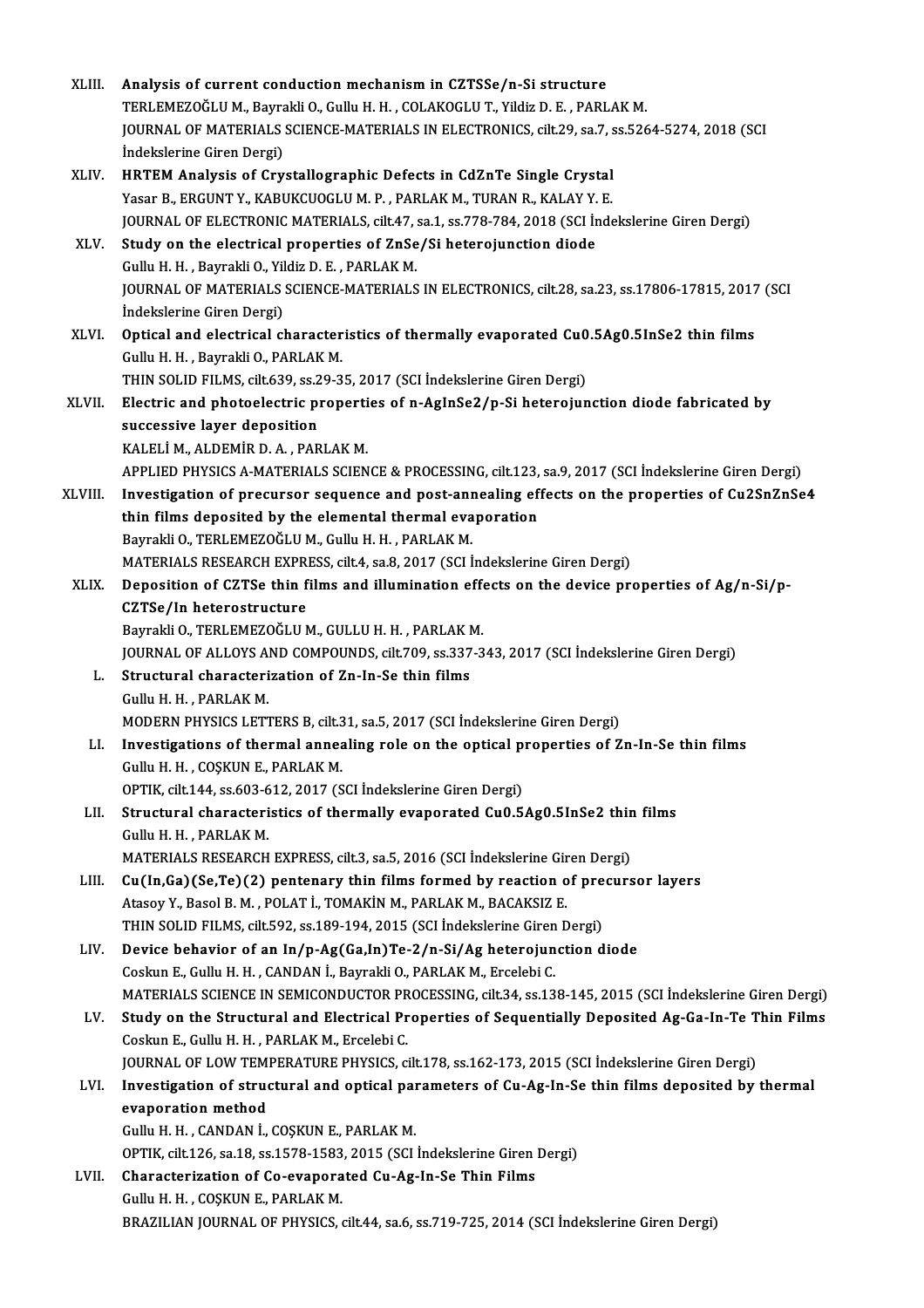| LVIII.       | Device application of AgGa0.5In0.5Se2 thin films deposited by thermal sequential stacked layer                 |
|--------------|----------------------------------------------------------------------------------------------------------------|
|              | method                                                                                                         |
|              | COȘKUN E., Gullu H. H., PARLAK M.                                                                              |
|              | MATERIALS RESEARCH EXPRESS, cilt.1, sa.4, 2014 (SCI İndekslerine Giren Dergi)                                  |
| LIX.         | SYNTHESIS AND APPLICATION OF RGD-BASED BIOSENSOR AND BIOIMAGING MATERIALS                                      |
|              | PARLAK M., ÖZÇUBUKÇU S.                                                                                        |
|              | JOURNAL OF PEPTIDE SCIENCE, cilt.20, 2014 (SCI Indekslerine Giren Dergi)                                       |
| LX.          | An instrument for the high temperature measurement of the Seebeck coefficient and electrical<br>resistivity    |
|              | GÜNEŞ M., PARLAK M., Ozenbas M.                                                                                |
|              | MEASUREMENT SCIENCE AND TECHNOLOGY, cilt.25, sa.5, 2014 (SCI İndekslerine Giren Dergi)                         |
| LXI.         | Production and characterization of layer by layer sputtered single-phase AgInSe2 thin film by                  |
|              | thermal selenization                                                                                           |
|              | KALELİ M., ÇOLAKOĞLU T., PARLAK M.                                                                             |
|              | APPLIED SURFACE SCIENCE, cilt.286, ss.171-176, 2013 (SCI İndekslerine Giren Dergi)                             |
| LXII.        | Silicon nanowire-silver indium selenide heterojunction photodiodes                                             |
|              | KULAKCI M., ÇOLAKOĞLU T., OZDEMİR B., PARLAK M., ÜNALAN H. E., TURAN R.                                        |
|              | NANOTECHNOLOGY, cilt.24, sa.37, 2013 (SCI Indekslerine Giren Dergi)                                            |
| LXIII.       | Preparation and characterization of cost effective spray pyrolyzed absorber layer for thin film solar<br>cells |
|              | Sankir N. D., Aydin E., Unver H., Uluer E., PARLAK M.                                                          |
|              | SOLAR ENERGY, cilt.95, ss.21-29, 2013 (SCI İndekslerine Giren Dergi)                                           |
| LXIV.        | A baseball-bat-like CdTe/TiO2 nanorods-based heterojunction core-shell solar cell                              |
|              | Karaagac H., PARLAK M., Aygun L. E., Ghaffari M., Biyikli N., Okyay A. K.                                      |
|              | SCRIPTA MATERIALIA, cilt.69, sa.4, ss.323-326, 2013 (SCI Indekslerine Giren Dergi)                             |
| LXV.         | Structural and optical properties of Zn-In-Te thin films deposited by thermal evaporation technique            |
|              | Gullu H. H., Bayrakli O., CANDAN İ., COŞKUN E., PARLAK M.                                                      |
|              | JOURNAL OF ALLOYS AND COMPOUNDS, cilt.566, ss.83-89, 2013 (SCI İndekslerine Giren Dergi)                       |
| LXVI.        | Heterojunction solar cells with integrated Si and ZnO nanowires and a chalcopyrite thin film                   |
|              | KARAAĞAÇ H., PARLAK M., YENGEL E., Islam M. S.                                                                 |
|              | MATERIALS CHEMISTRY AND PHYSICS, cilt.140, sa.1, ss.382-390, 2013 (SCI İndekslerine Giren Dergi)               |
| <b>LXVII</b> | Defect-induced room temperature ferromagnetism in B-doped ZnO                                                  |
|              | Yilmaz S., Nisar J., Atasoy Y., McGlynn E., Ahuja R., PARLAK M., BACAKSIZ E.                                   |
|              | CERAMICS INTERNATIONAL, cilt.39, sa.4, ss.4609-4617, 2013 (SCI Indekslerine Giren Dergi)                       |
| LXVIII.      | Surface morphology and depth profile study of Cd1-xZnxTe alloy nanostructures                                  |
|              | Yilmaz E., Tugay E., Aktag A., YILDIZ İ., PARLAK M., TURAN R.                                                  |
|              | JOURNAL OF ALLOYS AND COMPOUNDS, cilt.545, ss.90-98, 2012 (SCI Indekslerine Giren Dergi)                       |
| LXIX.        | Au/TiO2 nanorod-based Schottky-type UV photodetectors                                                          |
|              | Karaagac H., Aygun L. E., PARLAK M., Ghaffari M., Biyikli N., Okyay A. K.                                      |
|              | PHYSICA STATUS SOLIDI-RAPID RESEARCH LETTERS, cilt.6, sa.11, ss.442-444, 2012 (SCI İndekslerine Giren Dergi)   |
| LXX.         | Spin pumping effects for Co/Ag films                                                                           |
|              | DEMIRTAS S., PARLAK M.                                                                                         |
|              | JOURNAL OF APPLIED PHYSICS, cilt.112, sa.5, 2012 (SCI İndekslerine Giren Dergi)                                |
| <b>LXXI</b>  | Thickness-dependent nonlinear absorption behaviors in polycrystalline ZnSe thin films                          |
|              | Karatay A., Yaglioglu H. G., Elmali A., PARLAK M., KARAAĞAÇ H.                                                 |
|              | OPTICS COMMUNICATIONS, cilt.285, sa.6, ss.1471-1475, 2012 (SCI İndekslerine Giren Dergi)                       |
| LXXII.       | Structural, optical and magnetic properties of Mn diffusion-doped CdS thin films prepared by                   |
|              | vacuum evaporation                                                                                             |
|              | AKSU S., BACAKSIZ E., PARLAK M., YILMAZ Ş., POLAT İ., Altunbas M., Turksoy M., Topkaya R., ÖZDOĞAN K.          |
|              | MATERIALS CHEMISTRY AND PHYSICS, cilt.130, ss.340-345, 2011 (SCI Indekslerine Giren Dergi)                     |
| LXXIII.      | Studies on device properties of an n-AgIn5Se8/p-Si heterojunction diode                                        |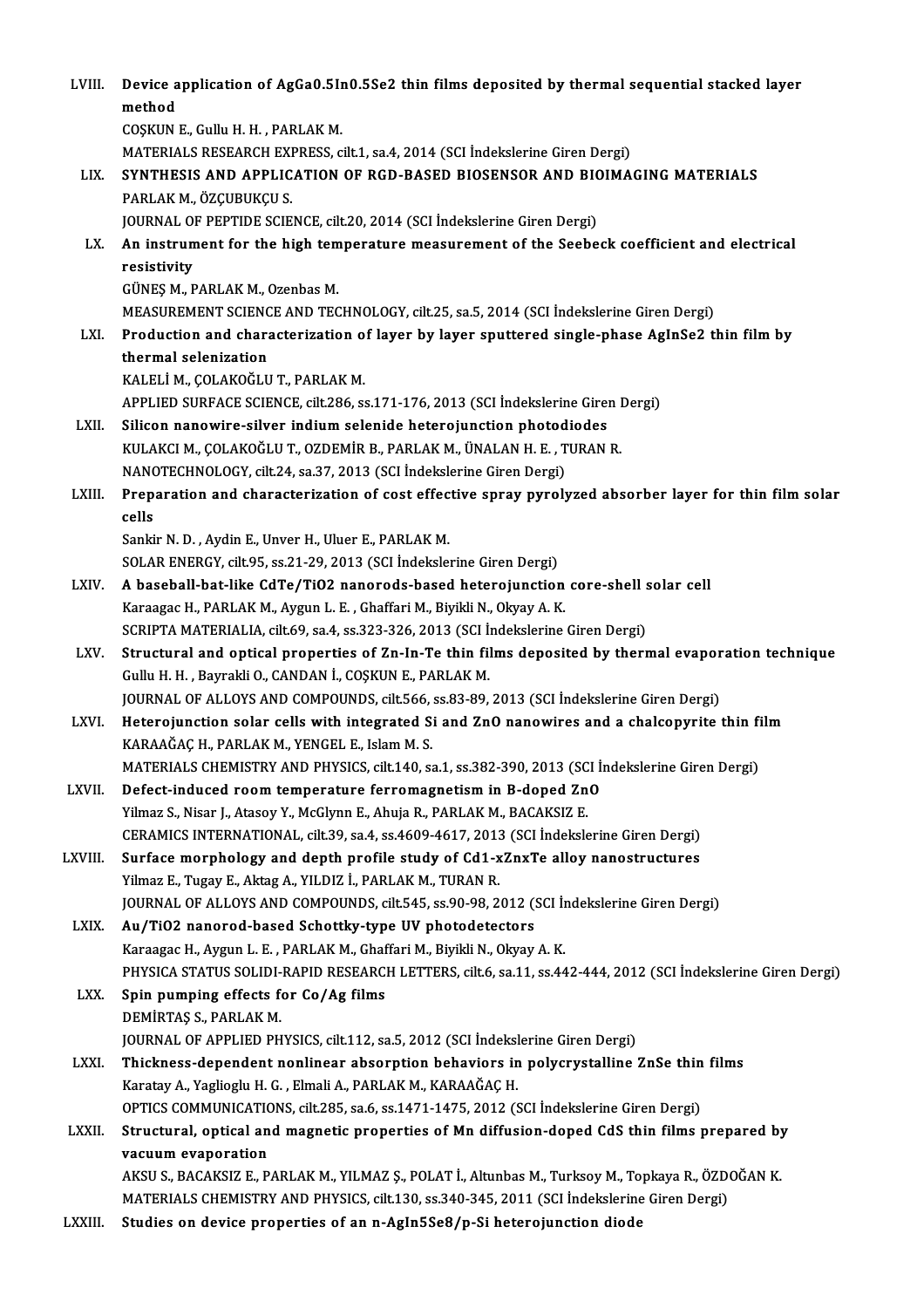KALELİM.,PARLAKM.,ErcelebiC. KALELİ M., PARLAK M., Ercelebi C.<br>SEMICONDUCTOR SCIENCE AND TECHNOLOGY, cilt.26, sa.10, 2011 (SCI İndekslerine Giren Dergi)<br>Structural, antical and magnetis proportise of Cr. daped ZnO misrarade propored by ex KALELİ M., PARLAK M., Ercelebi C.<br>SEMICONDUCTOR SCIENCE AND TECHNOLOGY, cilt.26, sa.10, 2011 (SCI İndekslerine Giren Dergi)<br>LXXIV. Structural, optical and magnetic properties of Cr doped ZnO microrods prepared by spray SEMICON<br>Structur<br>method<br><sup>VII MA7</sup> Structural, optical and magnetic properties of Cr doped ZnO mi<br>method<br>YILMAZ Ş., PARLAK M., ÖZCAN Ş., Altunbas M., McGlynn E., BACAKSIZ E.<br>APPLIED SURFACE SCIENCE silt 257, sa 22, sa 9293, 9299, 2011 (SCL İn method<br>YILMAZ Ş., PARLAK M., ÖZCAN Ş., Altunbas M., McGlynn E., BACAKSIZ E.<br>APPLIED SURFACE SCIENCE, cilt.257, sa.22, ss.9293-9298, 2011 (SCI İndekslerine Giren Dergi) YILMAZ Ş., PARLAK M., ÖZCAN Ş., Altunbas M., McGlynn E., BACAKSIZ E.<br>APPLIED SURFACE SCIENCE, cilt.257, sa.22, ss.9293-9298, 2011 (SCI İndekslerine Giren Derg<br>LXXV. Deposition of AgGaS2 thin films by double source thermal APPLIED SURFACE SCIENC<br>Deposition of AgGaS2 tl<br>KARAAĞAÇ H., PARLAK M.<br>JOUPNAL OF MATERIALS S Deposition of AgGaS2 thin films by double source thermal evaporation technique<br>KARAAĞAÇ H., PARLAK M.<br>JOURNAL OF MATERIALS SCIENCE-MATERIALS IN ELECTRONICS, cilt.22, sa.9, ss.1426-1432, 2011 (SCI KARAAĞAÇ H., PARLAK M.<br>JOURNAL OF MATERIALS<br>İndekslerine Giren Dergi)<br>Denesition and sharest JOURNAL OF MATERIALS SCIENCE-MATERIALS IN ELECTRONICS, cilt.22, sa.9, ss.1426-143.<br>
indekslerine Giren Dergi)<br>
LXXVI. Deposition and characterization of layer-by-layer sputtered AgGaSe2 thin films<br>
KARAAČAC U. PARLAK M İndekslerine Giren Dergi)<br>Deposition and charact<br>KARAAĞAÇ H., PARLAK M.<br>APPLIED SUPEACE SCIENC Deposition and characterization of layer-by-layer sputtered AgGaSe2 thin films<br>KARAAĞAÇ H., PARLAK M.<br>APPLIED SURFACE SCIENCE, cilt.257, sa.13, ss.5731-5738, 2011 (SCI İndekslerine Giren Dergi)<br>The investigation of structu KARAAĞAÇ H., PARLAK M.<br>APPLIED SURFACE SCIENCE, cilt.257, sa.13, ss.5731-5738, 2011 (SCI İndekslerine Giren Dergi)<br>LXXVII. The investigation of structural, electrical, and optical properties of thermal evaporated AgGaS APPLI<br>The in<br>films<br>KARA The investigation of stri<br>films<br>KARAAĞAÇ H., PARLAK M.<br>THIN SOLID EH MS. silt 516 films<br>KARAAĞAÇ H., PARLAK M.<br>THIN SOLID FILMS, cilt.519, sa.7, ss.2055-2061, 2011 (SCI İndekslerine Giren Dergi) KARAAĞAÇ H., PARLAK M.<br>THIN SOLID FILMS, cilt.519, sa.7, ss.2055-2061, 2011 (SCI İndekslerine Giren Dergi)<br>LXXVIII. Investigation of physical properties of quaternary AgGa0.5In0.5Te2 thin films deposited by thermal THIN SOLID FI<br>Investigation<br>evaporation<br>KARAAČAC H Investigation of physica<br>evaporation<br>KARAAĞAÇ H., PARLAK M.<br>IQUPNAL OF ALLOYS AND evaporation<br>KARAAĞAÇ H., PARLAK M.<br>JOURNAL OF ALLOYS AND COMPOUNDS, cilt.503, sa.2, ss.468-473, 2010 (SCI İndekslerine Giren Dergi)<br>Strugtural, ontical and electrical proporties of Al daped ZnO misrorads propored by sprov KARAAĞAÇ H., PARLAK M.<br>JOURNAL OF ALLOYS AND COMPOUNDS, cilt.503, sa.2, ss.468-473, 2010 (SCI İndekslerine Giren Dergi)<br>LXXIX. Structural, optical and electrical properties of Al-doped ZnO microrods prepared by spray pyrol JOURNAL OF ALLOYS AND COMPOUNDS, cilt.503, sa.2, ss<br>Structural, optical and electrical properties of Al-<br>BACAKSIZ E., AKSU S., Yilmaz S., PARLAK M., Altunbas M.<br>THIN SOLID ELLMS, silt 519, sa 15, ss 4076, 4090, 2010. (1 Structural, optical and electrical properties of Al-doped ZnO microrods pre<br>BACAKSIZ E., AKSU S., Yilmaz S., PARLAK M., Altunbas M.<br>THIN SOLID FILMS, cilt.518, sa.15, ss.4076-4080, 2010 (SCI İndekslerine Giren Dergi)<br>Chara BACAKSIZ E., AKSU S., Yilmaz S., PARLAK M., Altunbas M.<br>THIN SOLID FILMS, cilt.518, sa.15, ss.4076-4080, 2010 (SCI İndekslerine Giren Dergi)<br>LXXX. Characterization of AgGa0.5In0.5Se2 thin films deposited by electron-beam t THIN SOLID FILMS, cilt.518, sa.15, ss.4076-4080, 2010 (SCI Indekslerine Giren Dergi)<br>Characterization of AgGa0.5In0.5Se2 thin films deposited by electron-beam techni<br>KARAAĞAÇ H., KALELİM., PARLAKM.<br>JOURNAL OF PHYSICS D-APP Characterization of AgGa0.5In0.5Se2 thin films deposited by electron-beam technic<br>KARAAĞAÇ H., KALELİ M., PARLAK M.<br>JOURNAL OF PHYSICS D-APPLIED PHYSICS, cilt.42, sa.16, 2009 (SCI İndekslerine Giren Dergi)<br>Fffects of annoa LXXXI. Effects of annealing temperature on the structural and optical properties of ZnO hexagonal pyramids BACAKSIZ E., YILMAZ Ş., PARLAK M., Varilci A., Altunbas M. JOURNALOFALLOYSANDCOMPOUNDS, cilt.478, ss.367-370,2009 (SCI İndekslerineGirenDergi) BACAKSIZ E., YILMAZ Ş., PARLAK M., Varilci A., Altunbas M.<br>JOURNAL OF ALLOYS AND COMPOUNDS, cilt.478, ss.367-370, 2009 (SCI İndekslerine Giren Dergi)<br>LXXXII. Electrical properties and photoconductivity of polyaniline/s JOURNAL OF ALLO<br>Electrical prope<br>composite films<br>Sankin N. D. Sanki Electrical properties and photo<br>composite films<br>Sankir N. D. , Sankir M., PARLAK M.<br>APPLIED PHYSICS A MATERIALS S composite films<br>Sankir N. D. , Sankir M., PARLAK M.<br>APPLIED PHYSICS A-MATERIALS SCIENCE & PROCESSING, cilt.95, sa.2, ss.589-594, 2009 (SCI İndekslerine Giren Sankir<br>APPLIE<br>Dergi)<br>Effects APPLIED PHYSICS A-MATERIALS SCIENCE & PROCESSING, cilt.95, sa.2, ss.589-594, 2009 (SCI Indekslerine Giren<br>Dergi)<br>LXXXIII. Effects of annealing on structural, electrical and optical properties of AgGa(Se0.5S0.5)(2) thin fil Dergi)<br>Effects of annealing on structural, electrical and op<br>deposited by using sintered stoichometric powder<br>KARAAČAC H. BARLAK M Effects of annealing on<br>deposited by using sint<br>KARAAĞAÇ H., PARLAK M.<br>CPVSTAL PESEAPCH AND KARAAĞAÇ H., PARLAK M.<br>CRYSTAL RESEARCH AND TECHNOLOGY, cilt.44, sa.4, ss.440-446, 2009 (SCI İndekslerine Giren Dergi) KARAAĞAÇ H., PARLAK M.<br>CRYSTAL RESEARCH AND TECHNOLOGY, cilt.44, sa.4, ss.440-446, 2009 (SCI İndekslerine Giren Dergi)<br>LXXXIV. Effects of annealing on structural and morphological properties of e-beam evaporated AgGaSe CRYST<br><mark>Effect</mark><br>films<br><sup>KARA</sup> Effects of annealing on<br>films<br>KARAAĞAÇ H., PARLAK M.<br>APPLIED SUPEACE SCIENC films<br>KARAAĞAÇ H., PARLAK M.<br>APPLIED SURFACE SCIENCE, cilt.255, sa.11, ss.5999-6006, 2009 (SCI İndekslerine Giren Dergi)<br>Flastrisal and photoolastrisal proportias of As In So thin films avaparated by o bası KARAAĞAÇ H., PARLAK M.<br>APPLIED SURFACE SCIENCE, cilt.255, sa.11, ss.5999-6006, 2009 (SCI İndekslerine Giren Dergi)<br>LXXXV. Electrical and photoelectrical properties of Ag-In-Se thin films evaporated by e-beam technique<br>COLA APPLIED SURFACE SCIENCI<br>Electrical and photoelec<br>COLAKOĞLU T., PARLAK M.<br>IOUPNAL OF PHYSICS D. AR Electrical and photoelectrical properties of Ag-In-Se thin films evaporated by e-be<br>COLAKOĞLU T., PARLAK M.<br>JOURNAL OF PHYSICS D-APPLIED PHYSICS, cilt.42, sa.3, 2009 (SCI İndekslerine Giren Dergi)<br>The effects of sine pitra COLAKOĞLU T., PARLAK M.<br>JOURNAL OF PHYSICS D-APPLIED PHYSICS, cilt.42, sa.3, 2009 (SCI İndekslerine Giren Dergi)<br>LXXXVI. The effects of zinc nitrate, zinc acetate and zinc chloride precursors on investigation of structural JOURNAL OF PHYSICS D-APPLIED PHYSICS, ci<br>The effects of zinc nitrate, zinc acetate a<br>and optical properties of ZnO thin films<br>BACAKSIZE BABLAK M\_TOMAKIN M\_OTGOL The effects of zinc nitrate, zinc acetate and zinc chloride precurs<br>and optical properties of ZnO thin films<br>BACAKSIZ E., PARLAK M., TOMAKİN M., Ozcelik A., Karakiz M., Altunbas M.<br>JOUPMAL OF ALLOYS AND COMPOUNDS silt 466, and optical properties of ZnO thin films<br>BACAKSIZ E., PARLAK M., TOMAKİN M., Ozcelik A., Karakiz M., Altunbas M.<br>JOURNAL OF ALLOYS AND COMPOUNDS, cilt.466, ss.447-450, 2008 (SCI İndekslerine Giren Dergi)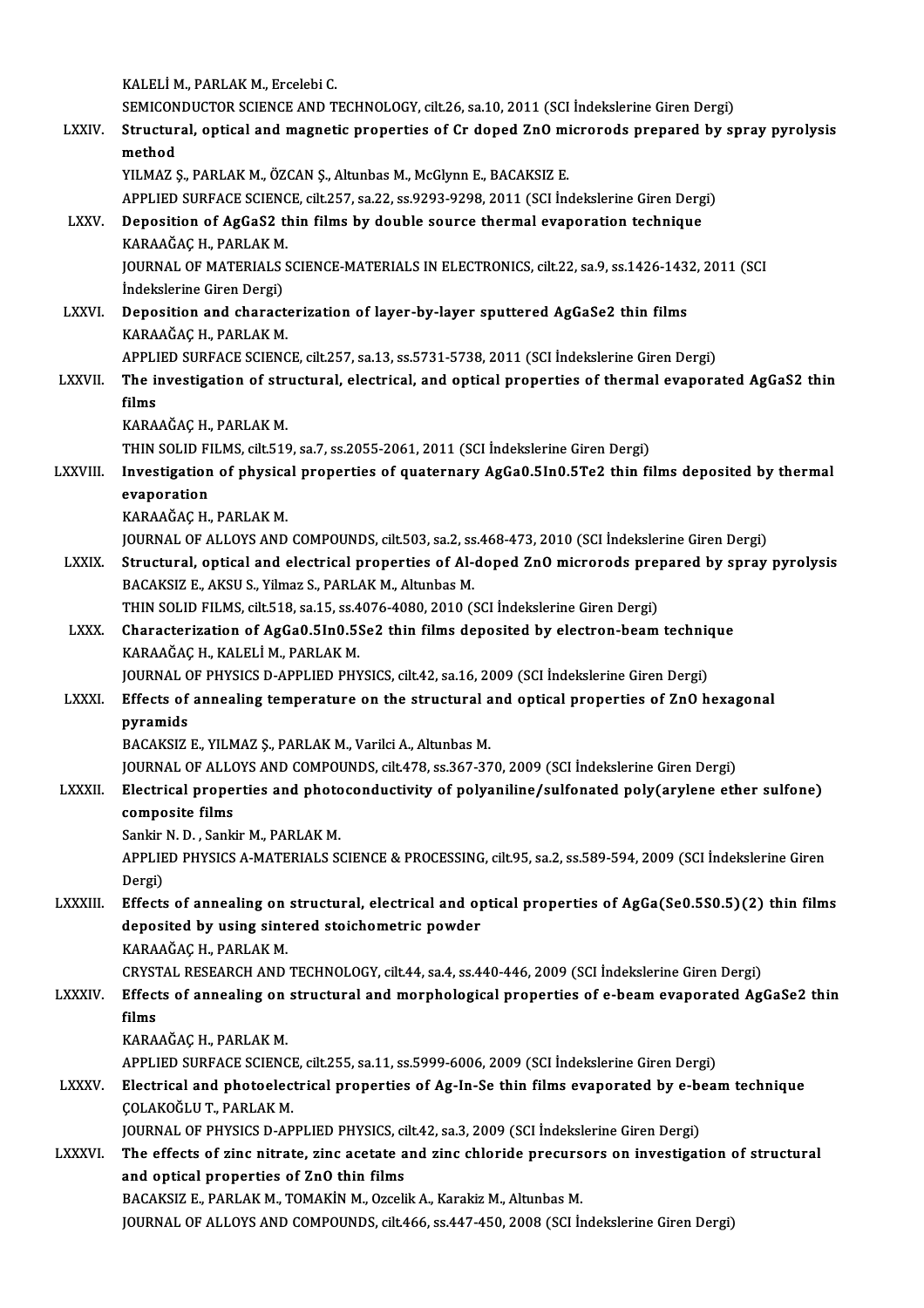| <b>LXXXVII.</b> | Structural, optical and magnetic properties of Cd(1-x)CoxS thin films prepared by spray pyrolysis                                                                                                     |
|-----------------|-------------------------------------------------------------------------------------------------------------------------------------------------------------------------------------------------------|
|                 | BACAKSIZ E., TOMAKİN M., Altunbas M., PARLAK M., Colakoglu T.                                                                                                                                         |
|                 | PHYSICA B-CONDENSED MATTER, cilt.403, ss.3740-3745, 2008 (SCI Indekslerine Giren Dergi)                                                                                                               |
| <b>LXXXVIII</b> | Structural, optical and magnetic properties of Zn1-xCoxO thin films prepared by spray pyrolysis                                                                                                       |
|                 | BACAKSIZ E., AKSU S., Basol B. M., Altunbas M., PARLAK M., Yamnaz E.                                                                                                                                  |
|                 | THIN SOLID FILMS, cilt.516, sa.21, ss.7899-7902, 2008 (SCI İndekslerine Giren Dergi)                                                                                                                  |
| <b>LXXXIX</b>   | Investigation of optical parameters of Ag-In-Se thin films deposited by e-beam technique                                                                                                              |
|                 | ÇOLAKOĞLU T., PARLAK M., ÖZDER S.                                                                                                                                                                     |
|                 | JOURNAL OF NON-CRYSTALLINE SOLIDS, cilt.354, sa.30, ss.3630-3636, 2008 (SCI İndekslerine Giren Dergi)                                                                                                 |
| XC.             | The temperature profile and bias dependent series resistance of Au/Bi4Ti3O12/SiO2/n-Si (MFIS)<br>structures                                                                                           |
|                 | Altindal S., Parlaktuerk F., Tataroglu A., PARLAK M., Sarmasov S. N., Agasiev A. A.                                                                                                                   |
|                 | VACUUM, cilt.82, sa.11, ss.1246-1250, 2008 (SCI İndekslerine Giren Dergi)                                                                                                                             |
| XCI.            | Effect of boron implantation on the electrical and photoelectrical properties of e-beam deposited                                                                                                     |
|                 | Ag-In-Se thin films                                                                                                                                                                                   |
|                 | ÇOLAKOĞLU T., PARLAK M., KULAKCI M., TURAN R.                                                                                                                                                         |
|                 | JOURNAL OF PHYSICS D-APPLIED PHYSICS, cilt.41, sa.11, 2008 (SCI Indekslerine Giren Dergi)                                                                                                             |
| XCII.           | Control of the thickness distribution of evaporated functional electroceramic NTC thermistor thin                                                                                                     |
|                 | films                                                                                                                                                                                                 |
|                 | Schmidt R., Parlak M., Brinkman A.                                                                                                                                                                    |
|                 | JOURNAL OF MATERIALS PROCESSING TECHNOLOGY, cilt.199, ss.412-416, 2008 (SCI Indekslerine Giren Dergi)                                                                                                 |
| XCIII.          | Electrical, photo-electrical, optical and structural properties of CdSe thin films deposited by thermal                                                                                               |
|                 | and e-beam techniques                                                                                                                                                                                 |
|                 | Hus S. M., PARLAK M.                                                                                                                                                                                  |
|                 | JOURNAL OF PHYSICS D-APPLIED PHYSICS, cilt.41, sa.3, 2008 (SCI İndekslerine Giren Dergi)                                                                                                              |
| XCIV.           | Structural characterization of polycrystalline Ag-In-Se thin films deposited by e-beam technique                                                                                                      |
|                 | Colakoglu T, PARLAK M.                                                                                                                                                                                |
|                 | APPLIED SURFACE SCIENCE, cilt.254, sa.6, ss.1569-1577, 2008 (SCI İndekslerine Giren Dergi)                                                                                                            |
| XCV.            | On the profile of frequency dependent series resistance and surface states in Au/Bi4Ti3O12/SiO2/n-                                                                                                    |
|                 | Si(MFIS) structures                                                                                                                                                                                   |
|                 | Parlaktuerk F., Altindal S., Tataroglu A., PARLAK M., AGASİEV A.                                                                                                                                      |
|                 | MICROELECTRONIC ENGINEERING, cilt.85, sa.1, ss.81-88, 2008 (SCI Indekslerine Giren Dergi)                                                                                                             |
| XCVI.           | Investigation of photovoltaic properties of amorphous InSe thin film based Schottky devices                                                                                                           |
|                 | Yilmaz K., PARLAK M., Ercelebi C.                                                                                                                                                                     |
|                 | SEMICONDUCTOR SCIENCE AND TECHNOLOGY, cilt.22, sa.12, ss.1268-1271, 2007 (SCI Indekslerine Giren Dergi)                                                                                               |
| <b>XCVII</b>    | Effects of CdCl2 treatment on properties of CdTe thin films grown by evaporation at low substrate                                                                                                     |
|                 | temperatures                                                                                                                                                                                          |
|                 | BACAKSIZ E., ALTUNBAŞ M., Yflniaz S., Tornakin M., Parlak M.                                                                                                                                          |
| XCVIII.         | CRYSTAL RESEARCH AND TECHNOLOGY, cilt.42, sa.9, ss.890-894, 2007 (SCI İndekslerine Giren Dergi)<br>Current conduction mechanism in Al/p-Si Schottky barrier diodes with native insulator layer at low |
|                 | temperatures                                                                                                                                                                                          |
|                 | ALTINDAL Ş., Kanbur H., Yildiz D. E., Parlak M.                                                                                                                                                       |
|                 | APPLIED SURFACE SCIENCE, cilt.253, sa.11, ss.5056-5061, 2007 (SCI İndekslerine Giren Dergi)                                                                                                           |
| <b>XCIX</b>     | Structural and electrical properties of TlGa(SxSe1-x)(2) mixed crystals                                                                                                                               |
|                 | KARABULUT O., Parlak M., Mamedov G. M.                                                                                                                                                                |
|                 | JOURNAL OF ALLOYS AND COMPOUNDS, cilt.429, ss.50-55, 2007 (SCI Indekslerine Giren Dergi)                                                                                                              |
| C.              | Structural, electrical and optical properties of Ge implanted GaSe single crystals grown by Bridgman                                                                                                  |
|                 | technique                                                                                                                                                                                             |
|                 | KARAAĞAÇ H., Parlak M., KARABULUT O., SERİNCAN U., Turan R., Akinoglu B. G.                                                                                                                           |
|                 | CRYSTAL RESEARCH AND TECHNOLOGY, cilt.41, sa.12, ss.1159-1166, 2006 (SCI Indekslerine Giren Dergi)                                                                                                    |
| CI              | Anisotropic behaviors in polycrystalline Cd-doped GaSe thin films                                                                                                                                     |
|                 |                                                                                                                                                                                                       |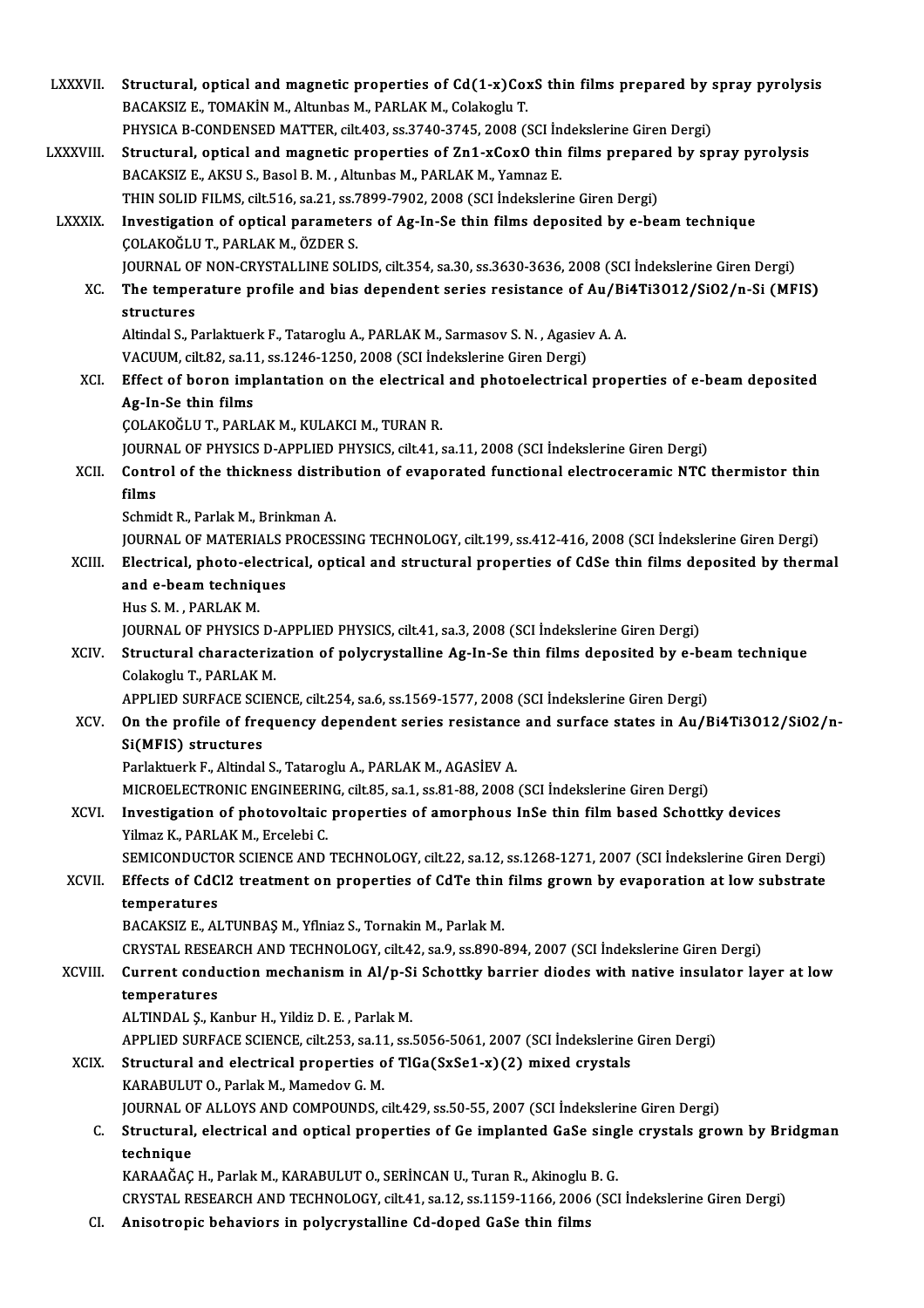ColakogluT.,ParlakM. Colakoglu T., Parlak M.<br>JOURNAL OF MATERIALS SCIENCE-MATERIALS IN ELECTRONICS, cilt.17, sa.12, ss.1017-1024, 2006 (SCI) Colakoglu T., Parlak M.<br>JOURNAL OF MATERIALS<br>İndekslerine Giren Dergi)<br>Influence of ion implan

### JOURNAL OF MATERIALS SCIENCE-MATERIALS IN ELECTRONICS, cilt.17, sa.12, ss.1017-1024, 2006 (SCI<br>Indekslerine Giren Dergi)<br>CII. Influence of ion implantation on structural and photoconductive properties of Bridgman grown GaS **indekslerine Gire<br>Influence of io<br>single crystals<br>KARAPIU UT O** Influence of ion implantation on structural and photocor<br>single crystals<br>KARABULUT O., Parlak M., Turan R., SERİNCAN U., Akinoglu B. G.<br>CRYSTAL RESEARCH AND TECHNOLOCY silt 41, sa 3, ss 343, 346 single crystals<br>KARABULUT O., Parlak M., Turan R., SERİNCAN U., Akinoglu B. G.<br>CRYSTAL RESEARCH AND TECHNOLOGY, cilt.41, sa.3, ss.243-249, 2006 (SCI İndekslerine Giren Dergi)<br>Effect of Cd doning level on the electrical str KARABULUT 0., Parlak M., Turan R., SERİNCAN U., Akinoglu B. G.<br>CRYSTAL RESEARCH AND TECHNOLOGY, cilt.41, sa.3, ss.243-249, 2006 (SCI İndekslerine Giren Dergi)<br>CIII. Effect of Cd-doping level on the electrical, structural a CRYST<br><mark>Effect</mark><br>films Effect of Cd-doping<br>films<br>Colakoglu T., Parlak M.<br>THIN SOLID FILMS cill fil<mark>ms</mark><br>Colakoglu T., Parlak M.<br>THIN SOLID FILMS, cilt.492, ss.52-60, 2005 (SCI İndekslerine Giren Dergi)<br>Flastronia proportios of polyamide PBy (metal jungtion and electr Colakoglu T., Parlak M.<br>THIN SOLID FILMS, cilt.492, ss.52-60, 2005 (SCI İndekslerine Giren Dergi)<br>CIV. Electronic properties of polyamide-PPy/metal junction and electrical conductivity of a typical sample<br>at low temperatur THIN SOLID FILMS, cilt.<br>Electronic properties<br>at low temperatures<br>SÜNEL N. SEDEE A. Y SÜNELN.,SEDEFA.Y. ,ParlakM.,Toppare L.K. at low temperatures<br>SÜNEL N., SEDEF A. Y. , Parlak M., Toppare L. K.<br>MATERIALS CHEMISTRY AND PHYSICS, cilt.91, sa.1, ss.227-232, 2005 (SCI İndekslerine Giren Dergi)<br>Flastriaal and photosondustive proportise of CeSO 75500.3 SÜNEL N., SEDEF A. Y. , Parlak M., Toppare L. K.<br>MATERIALS CHEMISTRY AND PHYSICS, cilt.91, sa.1, ss.227-232, 2005 (SCI İndekslerin<br>CV. Electrical and photoconductive properties of GaS0.75Se0.25 mixed crystals<br>KARAPULUTO, B MATERIALS CHEMISTRY AND PHYSICS, cilt.91, sa<br>Electrical and photoconductive properties<br>KARABULUT O., Parlak M., YILMAZ K., Gasanly N.<br>CRYSTAL RESEARCH AND TECHNOLOCY, silt.40. CV. Electrical and photoconductive properties of GaS0.75Se0.25 mixed crystals<br>KARABULUT O., Parlak M., YILMAZ K., Gasanly N.<br>CRYSTAL RESEARCH AND TECHNOLOGY, cilt.40, sa.3, ss.253-258, 2005 (SCI Indekslerine Giren Dergi) KARABULUT O., Parlak M., YILMAZ K., Gasanly N.<br>CRYSTAL RESEARCH AND TECHNOLOGY, cilt.40, sa.3, ss.253-258, 2005 (SCI I<br>CVI. Space-charge-limited current analysis in amorphous InSe thin films<br>VILMAZ K. Barlak M. Excelsbi G. CRYSTAL RESEARCH AND TECH<br>Space-charge-limited current<br>YILMAZ K., Parlak M., Ercelebi C.<br>JOUPNAL OF MATEDIALS SCIEN JOURNAL OF MATERIALS SCIENCE-MATERIALS IN ELECTRONICS, cilt.15, sa.4, ss.225-229, 2004 (SCI İndekslerine<br>Giren Dergi) YILMAZ K., Parlak M., Ercelebi C. JOURNAL OF MATERIALS SCIENCE-MATERIALS IN ELECTRONICS, cilt.15, sa.4, ss.22.<br>Giren Dergi)<br>CVII. Growth, electrical and structural characterization of beta-GaSe thin films<br>Parlak M. OASPAWI A. Freelabi C Giren Dergi)<br>Growth, electrical and structur<br>Parlak M., QASRAWİ A., Ercelebi C.<br>JOUPNAL OF MATERIALS SCIENCE Growth, electrical and structural characterization of beta-GaSe thin films<br>Parlak M., QASRAWİ A., Ercelebi C.<br>JOURNAL OF MATERIALS SCIENCE, cilt.38, sa.7, ss.1507-1511, 2003 (SCI İndekslerine Giren Dergi)<br>Flastriaal propor Parlak M., QASRAWİ A., Ercelebi C.<br>JOURNAL OF MATERIALS SCIENCE, cilt.38, sa.7, ss.1507-1511, 2003 (SCI İndeksl<br>CVIII. Electrical properties of nitrogen implanted GaSe single crystal<br>KARABULUT O., Parlak M., Turan R., SERİ JOURNAL OF MATERIALS SCIENCE, cilt.38, sa.7, ss.1507-1511, 2003 (SCI İndeksl<br>Electrical properties of nitrogen implanted GaSe single crystal<br>KARABULUT O., Parlak M., Turan R., SERİNCAN U., TAŞARKUYU E., Akinoglu B. G.<br>CRYS CRYSTALRESEARCHANDTECHNOLOGY, cilt.38, sa.9, ss.811-816,2003 (SCI İndekslerineGirenDergi) KARABULUT O., Parlak M., Turan R., SERİNCAN U., TAŞARKUYU E., Akinoglu B. G.<br>CRYSTAL RESEARCH AND TECHNOLOGY, cilt.38, sa.9, ss.811-816, 2003 (SCI İndekslerine Giren Dergi)<br>CIX. Annealing effect on electrical and photocond CRYSTAL RESEARCH AND TECHNOLOGY, cilt.38, sa.9, ss.811-8<br>Annealing effect on electrical and photoconductive pro<br>KARABULUT O., Parlak M., YILMAZ K., Turan R., Akinoglu B. G.<br>CRYSTAL RESEARCH AND TECHNOLOGY, silt.38, ss.13, Annealing effect on electrical and photoconductive properties of Si implanted GaSe single cry<br>KARABULUT O., Parlak M., YILMAZ K., Turan R., Akinoglu B. G.<br>CRYSTAL RESEARCH AND TECHNOLOGY, cilt.38, sa.12, ss.1071-1076, 2003 KARABULUT O., Parlak M., YILMAZ K., Turan R., Akinoglu B. G.<br>CRYSTAL RESEARCH AND TECHNOLOGY, cilt.38, sa.12, ss.1071-1076, 2003 (SCI İndeksle<br>CX. Conduction mechanism in H-type polysiloxane-polypyrrole block copolymers<br>PO CRYSTAL RESEARCH AND TECHNOLOGY, cilt.38,<br>Conduction mechanism in H-type polysilox:<br>BOZKURT A., Parlak M., Ercelebi C., Toppare L. K.<br>JOUPMAL OF APPLIED POLYMED SCIENCE, silt 85 Conduction mechanism in H-type polysiloxane-polypyrrole block copolymers<br>BOZKURT A., Parlak M., Ercelebi C., Toppare L. K.<br>JOURNAL OF APPLIED POLYMER SCIENCE, cilt.85, sa.1, ss.52-56, 2002 (SCI İndekslerine Giren Dergi)<br>Ch BOZKURT A., Parlak M., Ercelebi C., Toppare L. K.<br>JOURNAL OF APPLIED POLYMER SCIENCE, cilt.85<br>CXI. Characterization of p-In2Se3 thin films JOURNAL OF APPLIED POLYMER SCIENCE,<br>Characterization of p-In2Se3 thin film<br>QASRAWİ A., Parlak M., Ercelebi C., Gunal I.<br>JOUPNAL OF MATEDIALS SCIENCE MATED. JOURNAL OF MATERIALS SCIENCE-MATERIALS IN ELECTRONICS, cilt.12, sa.8, ss.473-476, 2001 (SCI İndekslerine<br>Giren Dergi) QASRAWİ A., Parlak M., Ercelebi C., Gunal I. JOURNAL OF MATERIALS SCIENCE-MATERIALS IN ELECTRONICS, cilt.12, sa.8, ss.473-476, 2001 (S<br>Giren Dergi)<br>CXII. The effect of substrate and post annealing temperature on the electrical properties of<br>noluseyetalling InSe thin Giren Dergi)<br>The effect of substrate and po<br>polycrystalline InSe thin films<br>Parlak M. Excelsbi C The effect of subst<br>polycrystalline InS<br>Parlak M., Ercelebi C.<br>JOUPMAL OF MATER! polycrystalline InSe thin films<br>Parlak M., Ercelebi C.<br>JOURNAL OF MATERIALS SCIENCE-MATERIALS IN ELECTRONICS, cilt.10, sa.4, ss.313-319, 1999 (SCI İndekslerine<br>Giren Dergi) Parlak M., Ero<br>JOURNAL OF<br>Giren Dergi)<br>Effect of be JOURNAL OF MATERIALS SCIENCE-MATERIALS IN ELECTRONICS, cilt.10, sa.4, ss.313-319, 1999 (SCI İndeksle<br>Giren Dergi)<br>CXIII. Effect of heat treatment on nickel manganite thin film thermistors deposited by electron beam Giren Dergi)<br><mark>Effect of hea</mark><br>evaporation<br><sup>DADI AV M H</sub></sup> Effect of heat treatment on nickel mangan<br>evaporation<br>PARLAK M., Hashemi T., Hogan M., Brinkman A.<br>Thin Solid Eilme, silt 245, so 2, so 207, 211, 1999 <mark>evaporation</mark><br>PARLAK M., Hashemi T., Hogan M., Brinkman A.<br>Thin Solid Films, cilt.345, sa.2, ss.307-311, 1999 (SCI İndekslerine Giren Dergi)<br>Flestren beem eveneration of nickel mengenite thin film negative tem PARLAK M., Hashemi T., Hogan M., Brinkman A.<br>Thin Solid Films, cilt.345, sa.2, ss.307-311, 1999 (SCI İndekslerine Giren Dergi)<br>CXIV. Electron beam evaporation of nickel manganite thin-film negative temperature coefficient<br>

Thin Solid Film<br>Electron bea<br>thermistors<br>Porlak M. HA! Electron beam evaporation of nickel man<br>thermistors<br>Parlak M., HASHEMİ T., Hogan M., Brinkman A.<br>JOUPMAL OF MATERIALS SCIENCE LETTERS

thermistors<br>Parlak M., HASHEMİ T., Hogan M., Brinkman A.<br>JOURNAL OF MATERIALS SCIENCE LETTERS, cilt.17, sa.23, ss.1995-1997, 1998 (SCI İndekslerine Giren Dergi)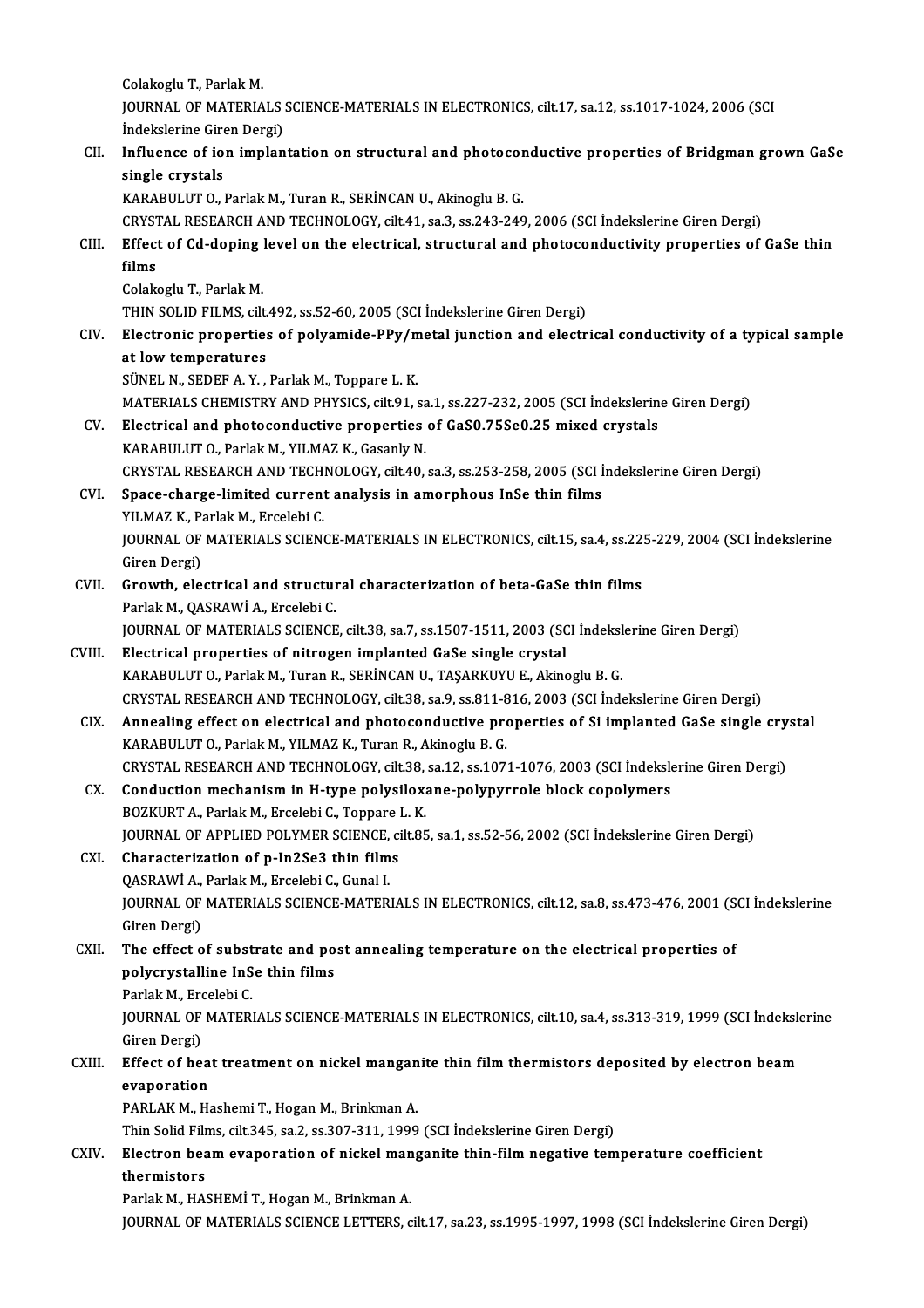- CXV. The effect of substrate and post-annealing temperature on the structural and optical properties of The effect of substrate and po<br>polycrystalline InSe thin films<br>PARLAK M. Engelabi C The effect of substra<br>polycrystalline InSe<br>PARLAK M., Erçelebi Ç.<br>Thin Solid Films, silt 22. polycrystalline InSe thin films<br>PARLAK M., Erçelebi Ç.<br>Thin Solid Films, cilt.322, ss.334-339, 1998 (SCI İndekslerine Giren Dergi)<br>Structurel and electrical sharesterination of As2Ce5TeQ and As2I PARLAK M., Erçelebi Ç.<br>Thin Solid Films, cilt.322, ss.334-339, 1998 (SCI İndekslerine Giren Dergi)<br>CXVI. Structural and electrical characterization of Ag3Ga5Te9 and Ag3In5Se9 crystals<br>Parlak M., Ercelebi C., Gunal I., Ozka Thin Solid Films, cilt.322, ss.334-339, 1998 (SCI Ind<br>Structural and electrical characterization of .<br>Parlak M., Ercelebi C., Gunal I., Ozkan H., Gasanly N.<br>CRYSTAL RESEARCH AND TECHNOLOCY cilt 33, sa Structural and electrical characterization of Ag3Ga5Te9 and Ag3In5Se9 crystals<br>Parlak M., Ercelebi C., Gunal I., Ozkan H., Gasanly N.<br>CRYSTAL RESEARCH AND TECHNOLOGY, cilt.33, sa.6, ss.923-928, 1998 (SCI İndekslerine Giren Parlak M., Ercelebi C., Gunal I., Ozkan H., Gasanly N.<br>CRYSTAL RESEARCH AND TECHNOLOGY, cilt.33, sa.6, ss.923-928, 199;<br>CXVII. Current transport mechanisms in low resistive CdS thin films<br>Cunal L. Barlak M. CRYSTAL RESEAR<br>Current transpo<br>Gunal I., Parlak M.<br>JOUPNAL OF MAT Current transport mechanisms in low resistive CdS thin films<br>Gunal I., Parlak M.<br>JOURNAL OF MATERIALS SCIENCE-MATERIALS IN ELECTRONICS, cilt.8, sa.1, ss.9-13, 1997 (SCI İndekslerine Giren<br>Dergi) Gunal I<br>JOURN<br>Dergi)<br>Cryste Dergi)<br>CXVIII. Crystal data, electrical resistivity and mobility in Cu3In5Se9 and Cu3In5Te9 single crystals Parlak M., Ercelebi C., Gunal I., ÖZKAN H., Gasanly N., Culfaz A. Crystal data, electrical resistivity and mobility in Cu3In5Se9 and Cu3In5Te9 single crystals<br>Parlak M., Ercelebi C., Gunal I., ÖZKAN H., Gasanly N., Culfaz A.<br>CRYSTAL RESEARCH AND TECHNOLOGY, cilt.32, sa.3, ss.395-400, 199 CXIX. Anisotropy of electrical resistivity and hole mobility in InTe single crystals<br>Parlak M., Ercelebi C., Gunal I., ÖZKAN H., Gasanly N. CRYSTAL RESEARCH AND TECHNOLOGY, cilt.32, sa.:<br>Anisotropy of electrical resistivity and hole m<br>Parlak M., Ercelebi C., Gunal I., ÖZKAN H., Gasanly N.<br>CRYSTAL RESEARCH AND TECHNOLOGY, silt 31, sa.i Anisotropy of electrical resistivity and hole mobility in InTe single crystals<br>Parlak M., Ercelebi C., Gunal I., ÖZKAN H., Gasanly N.<br>CRYSTAL RESEARCH AND TECHNOLOGY, cilt.31, sa.5, ss.673-678, 1996 (SCI İndekslerine Giren CRYSTAL RESEARCH AND TECHNOLOGY, cilt.31, sa.5, ss.673-678, 1<br>Growth and characterization of polycrystalline InSe thin fil:<br>PARLAK M., Erçelebi Ç., GÜNAL İ., SALAEVA Z., ALLAKHVERDIEV K.<br>Thin Solid Eilms, silt 358, ss.86,
	- CXX. Growth and characterization of polycrystalline InSe thin films<br>PARLAK M., Ercelebi C., GÜNAL İ., SALAEVA Z., ALLAKHVERDIEV K. Thin Solid Films, cilt.258, ss.86-90, 1995 (SCI İndekslerine Giren Dergi)

### Diğer Dergilerde Yayınlanan Makaleler

- Iger Dergilerde Yayınlanan Makaleler<br>I. Enhancement in Photovoltaic Characteristics of CdS/CdTe Heterojunction Surucu C., Gullu H.H., Bayrakli O., PARLAK M.<br>Surucu G., Gullu H.H., Bayrakli O., PARLAK M.<br>JOUPMAL OF POLYTECHMIC POLITEKMIK DEP Enhancement in Photovoltaic Characteristics of CdS/CdTe Heterojunction<br>Surucu G., Gullu H. H. , Bayrakli O., PARLAK M.<br>JOURNAL OF POLYTECHNIC-POLITEKNIK DERGISI, cilt.20, sa.4, ss.801-805, 2017 (ESCI İndekslerine Giren Der Surucu G., Gullu H. H. , Bayrakli O., PARLAK M.<br>JOURNAL OF POLYTECHNIC-POLITEKNIK DERGISI, cilt.20, sa.4, ss.801-805, 2017 (ESCI İndekslerine (<br>II. Investigation of post-thermal annealing on material properties of Cu-In-Zn
- **JOURNAL OF POLYTECH<br>Investigation of post-<br>Gullu H. H. , PARLAK M.<br>JOUPNAL OF SEMICONE** II. Investigation of post-thermal annealing on material properties of Cu-In-Zn-Se thin films<br>Gullu H. H., PARLAK M.<br>JOURNAL OF SEMICONDUCTORS, cilt.38, sa.12, 2017 (ESCI İndekslerine Giren Dergi)

### Hakemli Kongre / Sempozyum Bildiri Kitaplarında Yer Alan Yayınlar

- I. CdZnTe BULK-CRYSTAL GROWTH AND SURFACE PROCESSING TECHNOLOGY ATMETU-CGL ERTH HOLGE 7 DOLLEND UNI DIALIT INCEPTATING TOT IIAN TAYIHAT.<br>Ergunt Y., Kabukçuoğlu M. P. , Balbasi O. B. , Yaşar B., Kalay Y. E. , Turan R., Parlak M.<br>International Conference on Pediation Applications - Belgrade Subjeto CdZnTe BULK-CRYSTAL GROWTH AND SURFACE PROCESSING TECHNOLOGY AT METU-CGL<br>Ergunt Y., Kabukçuoğlu M. P. , Balbasi O. B. , Yaşar B., Kalay Y. E. , Turan R., Parlak M.<br>International Conference on Radiation Applications , Belgr Ergu<br>Inter<br>171<br>Trar International Conference on Radiation Applications , Belgrade, Sırbistan Ve Karadağ, 16 - 19 Eylül 2019, ss.167-<br>171<br>II. Transfer of ordered and disordered Si nanowires onto alien substrates for the fabrication of third-<br>5
- 171<br>Transfer of ordered a<br>generation solar cells<br>Karaağas H. Guller O. Ba Transfer of ordered and disordered Si nanowires onto alien substrates f<br>generation solar cells<br>Karaağaç H., Guller O., Peksu E., Humali E., TERLEMEZOĞLU M., PARLAK M., Islam S.<br>Misro, and Nanotechnology Soncare Systems and

generation solar cells<br>Karaağaç H., Guller O., Peksu E., Humali E., TERLEMEZOĞLU M., PARLAK M., Islam S.<br>Micro- and Nanotechnology Sensors, Systems, and Applications XI Conference / SPIE Defense and Security Karaağaç H., Guller O., Peksu E., Humali E., TERLEMEZOĞLU M., PARLAK M., Islam S.<br>Micro- and Nanotechnology Sensors, Systems, and Applications XI Conference / SI<br>Symposium, Maryland, Amerika Birleşik Devletleri, 14 - 18 Ni

- III. Directional Self Assembly of Nanoflakes on the Surface of CZTSSe Thin Films on Glass Substrates:<br>Growth and Characterization Symposium, Maryland, Amerika B<br>Directional Self Assembly of M<br>Growth and Characterization<br>TEDLEMEZOČLUM, RAVRAKLLÖ Directional Self Assembly of Nanoflakes on the Surface of CZTSSe Thin Films on Glass Substr<br>Growth and Characterization<br>TERLEMEZOĞLU M., BAYRAKLI Ö., ÇOLAKOĞLU T., GÜLLÜ H. H. , ABAK M. K. , ERÇELEBİ A. Ç. , PARLAK M.<br>The Growth and Characterization<br>TERLEMEZOĞLU M., BAYRAKLI Ö., ÇOLAKOĞLU T., GÜLLÜ H. H. , ABAK<br>The 33rd Şişecam Glass Symposium, İstanbul, Türkiye, 02 Kasım 2018<br>Pinestional Self Assemblu of GZTSSe Thin Films en Glass Subst TERLEMEZOĞLU M., BAYRAKLI Ö., ÇOLAKOĞLU T., GÜLLÜ H. H. , ABAK M. K. , ERÇELEBİ A. Ç. , PARLAK M.<br>The 33rd Şişecam Glass Symposium, İstanbul, Türkiye, 02 Kasım 2018<br>IV. Directional Self Assembly of CZTSSe Thin Films on Gla
- The 33rd Şişecam Glass Symposium, İstanbul, Türkiye, 02 Kasım 2018<br>Directional Self Assembly of CZTSSe Thin Films on Glass Substrates: Growth and Chara<br>TERLEMEZOĞLU M., SÜRÜCÜ Ö., çolakoğlu t., GÜLLÜ H. H. , abak m. k. , E TERLEMEZOĞLU M., SÜRÜCÜ Ö., çolakoğlu t., GÜLLÜ H. H. , abak m. k. , ERÇELEBİ A. Ç. , PARLAK M.<br>The 33rd Şişecam Glass Symposium, İstanbul, Türkiye, 02 Kasım 2018
- V. CdZnTe Bulk Crystal Growth and Temperature ModelingStudies at METU-CGL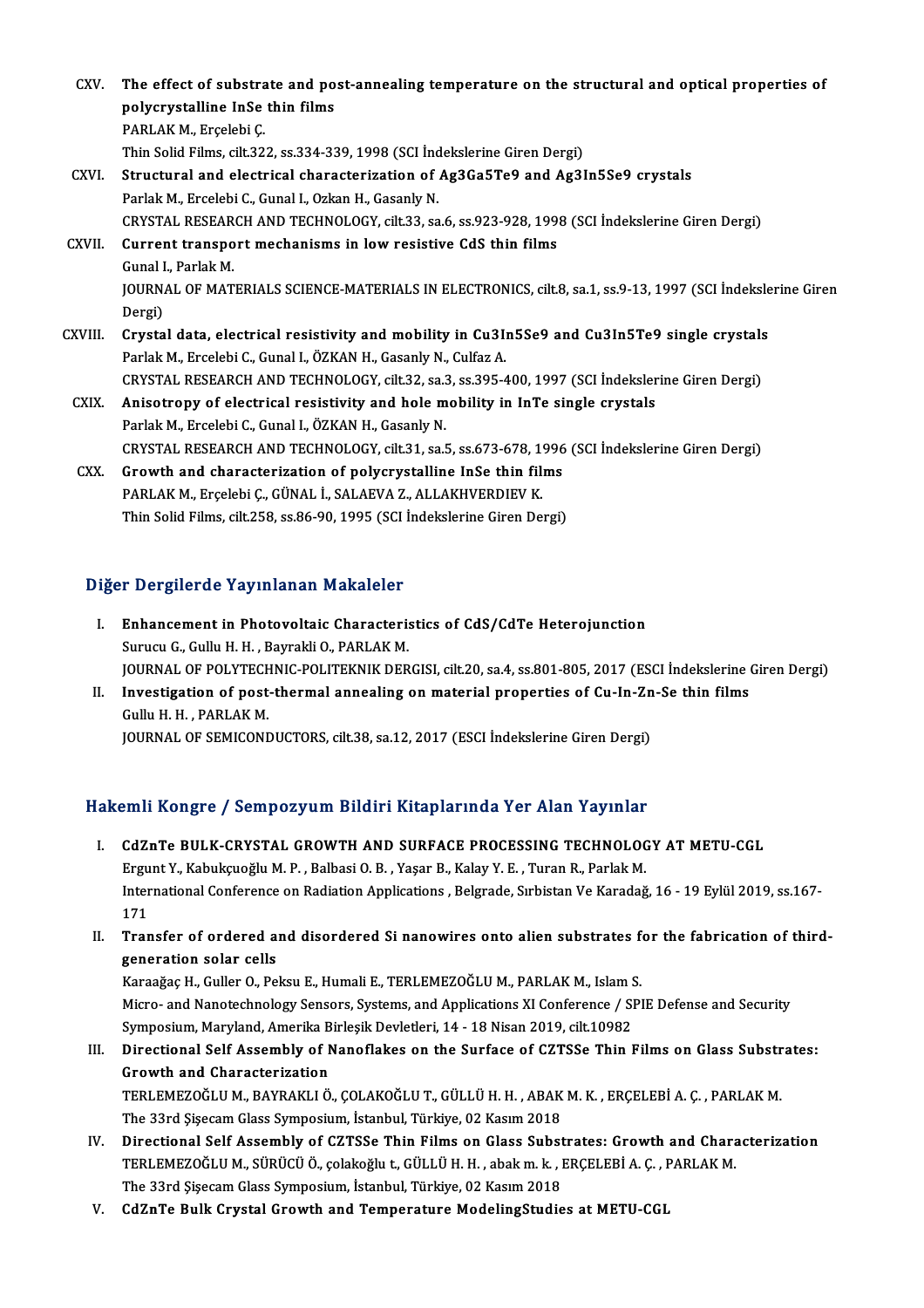BALBAŞI Ö. B. , ERGUNT y., DOĞRU Ç., KABUKÇUOĞLU M., ÜNAL M., PARLAK M., TURAN R.<br>SPIE San Diago, Amerika Birleşik Devletleri, 17 Evlül 2017, 21 Evlül 2019 BALBAŞI Ö. B. , ERGUNT y., DOĞRU Ç., KABUKÇUOĞLU M., ÜNAL M., PARLAI<br>SPIE, San Diego, Amerika Birleşik Devletleri, 17 Eylül 2017 - 21 Eylül 2018<br>Crewth, Wafering and Surface Preparation of Gd7nTe Grustale far SPIE, San Diego, Amerika Birleşik Devletleri, 17 Eylül 2017 - 21 Eylül 2018

VI. Growth,Wafering and Surface Preparation of CdZnTe Crystals for X–ray and Gamma Ray

ÜNAL M., Bender D., BALBAŞI Ö. B. , Ünalan A. M. , Kabukcuoğlu M. P. , Ergunt H. Y. , PARLAK M., TURAN R. Applications<br>ÜNAL M., Bender D., BALBAŞI Ö. B. , Ünalan A. M. , Kabukcuoğlu M. P. , Ergunt H. Y. , PARLAK M.,<br>SIXTH EUROPEAN CONFERENCE ON CRYSTAL GROWTH, Varna, Bulgaristan, 16 - 20 Eylül 2018<br>Flastrisel Broperties of ZnS ÜNAL M., Bender D., BALBAŞI Ö. B. , Ünalan A. M. , Kabukcuoğlu M. P. , Ergunt H. Y. ,<br>SIXTH EUROPEAN CONFERENCE ON CRYSTAL GROWTH, Varna, Bulgaristan, 16 - 20<br>VII. Electrical Properties of ZnSe/Si Nanowire and ZnSe/Si Hete

SIXTH EUROPEAN CONFERENCE ON CRYSTAL GROWTH, Varna<br>Electrical Properties of ZnSe/Si Nanowire and ZnSe/Si<br>BOZDOĞAN E., COŞKUN E., ÖZDER S., GÜLLÜ H. H. , PARLAK M.<br>Turkich Physical Society 34th International Physics Congres VII. Electrical Properties of ZnSe/Si Nanowire and ZnSe/Si Heterostructures<br>BOZDOĞAN E., COŞKUN E., ÖZDER S., GÜLLÜ H. H. , PARLAK M.<br>Turkish Physical Society 34th International Physics Congress (TFD-34), Muğla, Türkiye, 5 BOZDOĞAN E., COŞKUN E., ÖZDER S., GÜLLÜ H. H. , PARLAK M.<br>Turkish Physical Society 34th International Physics Congress (TFD-34), Muğla, Türkiye, 5 - 09 Eylül 2018<br>VIII. Fabrication and Electrical Characterization of p-

```
Turkish Physical Soo<br>Fabrication and E<br>Free Front Layer<br>PAYPAKLLÖ CÜLL
Fabrication and Electrical Characterization of p-AgGa0.5In0.5Te2<br>Free Front Layer<br>BAYRAKLI Ö., GÜLLÜ H. H. , TERLEMEZOĞLU M., YILDIZ D. E. , PARLAK M.<br>Turkich Physisal Sosisty 24th International Physiss Consress (TED 24), 
Free Front Layer<br>BAYRAKLI Ö., GÜLLÜ H. H. , TERLEMEZOĞLU M., YILDIZ D. E. , PARLAK M.<br>Turkish Physical Society 34th International Physics Congress (TFD-34), Muğla, Türkiye, 5 - 09 Eylül 2018
```
- IX. Fabrication of CZTSSe Spuerstrate Solar Cells by RF Magnetron Sputtering Technique Turkish Physical Society 34th International Physics Congress (TFD-34), Muğla, Türkiye, 5 - 09 Eylül 2018<br>Fabrication of CZTSSe Spuerstrate Solar Cells by RF Magnetron Sputtering Technique<br>Turkish Physical Society 24th Inte Fabrication of CZTSSe Spuerstrate Solar Cells by RF Magnetron Sputtering Technique<br>TERLEMEZOĞLU M., BAYRAKLI Ö., DOĞRU Ç., GÜLLÜ H. H. , ÇİFTPINAR E. H. , ERÇELEBİ A. Ç. , PARLAK M.<br>Turkish Physical Society 34th Internatio TERLEMEZOĞLU M., BAYRAKLI Ö., DOĞRU Ç., GÜLLÜ H. H., ÇİFTPINAR E. H., ERÇELEBİ A<br>Turkish Physical Society 34th International Physics Congress (TFD-34), Muğla, Türkiye, 5<br>X. CdZnTe Bulk Crystal Growth and Temperature Modeli
- Turkish Physical Society 34th International Physics Congress (TFD-34), Muğla, Türkiye, 5 09 Eylül 2018<br>X. CdZnTe Bulk Crystal Growth and Temperature Modeling Studies at METU-CGL<br>BALBASI Ö. B. , Ergunt Y., DOĞRU C., K CdZnTe Bulk Crystal Growth and Temperature Modeling Studies at METU-CGL<br>BALBAŞI Ö. B. , Ergunt Y., DOĞRU Ç., Kabukcuoglu M., ÜNAL M., PARLAK M., TURAN R.<br>Conference on Hard X-Ray, Gamma-Ray, and Neutron Detector Physics XX BALBAŞI Ö. B. , Ergunt Y., DOĞRU<br>Conference on Hard X-Ray, Gamn<br>20 - 21 Ağustos 2018, cilt.10762<br>Effecte of in eitu selenization Conference on Hard X-Ray, Gamma-Ray, and Neutron Detector Physics XX, California, *A*<br>20 - 21 Ağustos 2018, cilt.10762<br>XI. Effects of in-situ selenization on the physical properties of CZTSe thin films<br>RAYRAKLLÖ, TERLEMEZO
- 20 21 Ağustos 2018, cilt.10762<br>XI. Effects of in-situ selenization on the physical properties of CZTSe thin films<br>BAYRAKLI Ö., TERLEMEZOĞLU M., GÜLLÜ H. H. , SÜRÜCÜ G., PARLAK M. Effects of in-situ selenization on the physical properties of CZTSe thin films<br>BAYRAKLI Ö., TERLEMEZOĞLU M., GÜLLÜ H. H. , SÜRÜCÜ G., PARLAK M.<br>European MaterialsResearch Society-Spring Meeting 2018, Fransa, 18 - 22 Hazira BAYRAKLI Ö., TERLEMEZOĞLU M., GÜLLÜ H. H., SÜRÜCÜ G., PARLA<br>European MaterialsResearch Society-Spring Meeting 2018, Fransa<br>XII. The Effect of Substrate Temperature on CdZnTe thin films<br>DOČPU C. TEPLEMEZOČLU M. PAYRAKLI Ö.
- European MaterialsResearch Society-Spring Meeting 2018, Fransa, 18 -<br>The Effect of Substrate Temperature on CdZnTe thin films<br>DOĞRU Ç., TERLEMEZOĞLU M., BAYRAKLI Ö., GÜLLÜ H. H. , PARLAK M.<br>European Materials Besearch Soci The Effect of Substrate Temperature on CdZnTe thin films<br>DOĞRU Ç., TERLEMEZOĞLU M., BAYRAKLI Ö., GÜLLÜ H. H. , PARLAK M.<br>European Materials Research Society-Spring Meeting 2018, Fransa, 18 - 22 Haziran 2018<br>Material Charac DOĞRU Ç., TERLEMEZOĞLU M., BAYRAKLI Ö., GÜLLÜ H. H. , PARLAK M.<br>European Materials Research Society-Spring Meeting 2018, Fransa, 18 - 22 Hazira<br>XIII. Material Characterization of Amorphous Molybdenum Oxide Thin Films<br>CÜLLÜ
- European Materials Research Society-Spring Meeting 2018, I<br>Material Characterization of Amorphous Molybdenun<br>GÜLLÜ H. H. , BAYRAKLI Ö., TERLEMEZOĞLU M., PARLAK M.<br>European Materials Besearch Society Spring Meeting 2018 I Material Characterization of Amorphous Molybdenum Oxide Thin Films<br>GÜLLÜ H. H. , BAYRAKLI Ö., TERLEMEZOĞLU M., PARLAK M.<br>European Materials Research Society-Spring Meeting 2018, Fransa, 18 - 22 Haziran 2018<br>Post annoaling GÜLLÜ H. H. , BAYRAKLI Ö., TERLEMEZOĞLU M., PARLAK M.<br>European Materials Research Society-Spring Meeting 2018, Fransa, 18<br>XIV. Post-annealing effects of CdSe Thin Films<br>DEMİR M., TERLEMEZOĞLU M., BAYRAKLI Ö., GÜLLÜ H. H. ,
- European Materials Research Society-Spring Meeting 2018, Fransa, 18<br>Post-annealing effects of CdSe Thin Films<br>DEMİR M., TERLEMEZOĞLU M., BAYRAKLI Ö., GÜLLÜ H. H. , PARLAK M.<br>European Materials Bessarsk Society Spring Meeti European Materials Research Society-Spring Meeting 2018, Fransa, 18 - 22 Haziran 2018
- DEMİR M., TERLEMEZOĞLU M., BAYRAKLI Ö., GÜLLÜ H. H. , PARLAK M.<br>European Materials Research Society-Spring Meeting 2018, Fransa, 18 22 Haziran 2018<br>XV. Self-assembled vertical nanoflakes on the surface of CZTSSe thin fil European Materials Research Society-Spring Meeting 2018, Fransa, 18 - 22 Haziran 2018<br>Self-assembled vertical nanoflakes on the surface of CZTSSe thin films for solar energy<br>TERLEMEZOĞLU M., BAYRAKLI Ö., ÇOLAKOĞLU T., ABAK Self-assembled vertical nanoflakes on the surface of CZTSSe thin films for solar<br>TERLEMEZOĞLU M., BAYRAKLI Ö., ÇOLAKOĞLU T., ABAK M. K. , GÜLLÜ H. H. , TURAN R., P.<br>European Materials Research Society-Spring Meeting 2018, TERLEMEZOĞLU M., BAYRAKLI Ö., ÇOLAKOĞLU T., ABAK M. K., GÜLLÜ H. H., TURAN R., PARLAK M.<br>European Materials Research Society-Spring Meeting 2018, Fransa, 18 - 22 Haziran 2018<br>XVI. Fiziksel Buharlaştırma Tekniği ile Üretile European Materials Research Society-Spring Meeting 2018, Fransa, 18 - 22 Haziran 2018
- Fiziksel Buharlaştırma Tekniği ile Üretilen Cu2ZnSn(S,Se)4 İnce I<br>Aygıt Özelliklerinin İncelenmesi<br>TERLEMEZOĞLU M., BAYRAKLI Ö., GÜLLÜ H. H. , YILDIZ D. E. , PARLAK M.<br>22 Yeğun Madda Fiziği Ankara Tenlantsu Ankara Türkiye Aygıt Özelliklerinin İncelenmesi<br>TERLEMEZOĞLU M., BAYRAKLI Ö., GÜLLÜ H. H. , YILDIZ D. E. , PARLAK M.<br>23. Yoğun Madde Fiziği Ankara Toplantısı, Ankara, Türkiye, 22 Aralık 2017<br>n. ZnSe (n. Si Nanotal Hatareaklamların Eate,

- 23. Yoğun Madde Fiziği Ankara Toplantısı, Ankara, Türkiye, 22 Aralık 2017<br>XVII. 1. n-ZnSe/p-Si Nanotel Heteroeklemlerin Foto-İletkenlik Davranışlarının İncelenmesi COŞKUNE.,GÜLLÜH.H. ,PARLAKM. 23. Yoğun Madde Fiziği Ankara Toplantısı, Ankara, Türkiye, 22 Aralık 2017 XVI I. Determination of the Interface Properties of p-CZTSe/n-Si Nanowire Heterojunction Diode
- 23. Yoğun Madde Fiziği Ankara Toplantısı, Ankara, Türkiye, 22 Aralık 2017<br>Determination of the Interface Properties of p-CZTSe/n-Si Nanowire Heterojunction Diod<br>BAYRAKLI Ö., TERLEMEZOĞLU M., GÜLLÜ H. H. , YILDIZ D. E. , ÇO Determination of the Interface Properties of p-CZTSe/n-Si Nanowire Heteroju<br>BAYRAKLI Ö., TERLEMEZOĞLU M., GÜLLÜ H. H. , YILDIZ D. E. , ÇOLAKOĞLU T., COŞKUN E.<br>Materials Research Society (MRS) 2017 Fall Meeting, Boston, 26 BAYRAKLI Ö., TERLEMEZOĞLU M., GÜLLÜ H. H. , YILDIZ D. E. , ÇOLAKOĞLU T., COŞKUN E., PARLAK M.<br>Materials Research Society (MRS) 2017 Fall Meeting, Boston, 26 Kasım - 01 Aralık 2017<br>XIX. Plasmonic Effect of Sputtered Ag

## Materials Research Society (MRS) 2017 Fall Meeting, Boston, 26 Kasım - 01 Aralık 2017<br>Plasmonic Effect of Sputtered Ag Nano-Particles on the Photovoltaic Characte<br>Heterojunction Diode Plasmonic Effect of Sputtered Ag Nano-Partic<br>Heterojunction Diode<br>KAYRA GÜLLÜ S., GÜLLÜ H. H. , PARLAK M., BEK A.<br>Materiala Bessarah Sociaty (MBS) 2017 Fall Meetin

KAYRA GÜLLÜ S., GÜLLÜ H. H., PARLAK M., BEK A.

Materials Research Society (MRS) 2017 Fall Meeting, Boston, Amerika Birleşik Devletleri, 26 Kasım - 01 Aralık<br>2017

XX. Dielectric properties of electron beam evaporated ZnSe/Si heterostructures in the wide frequency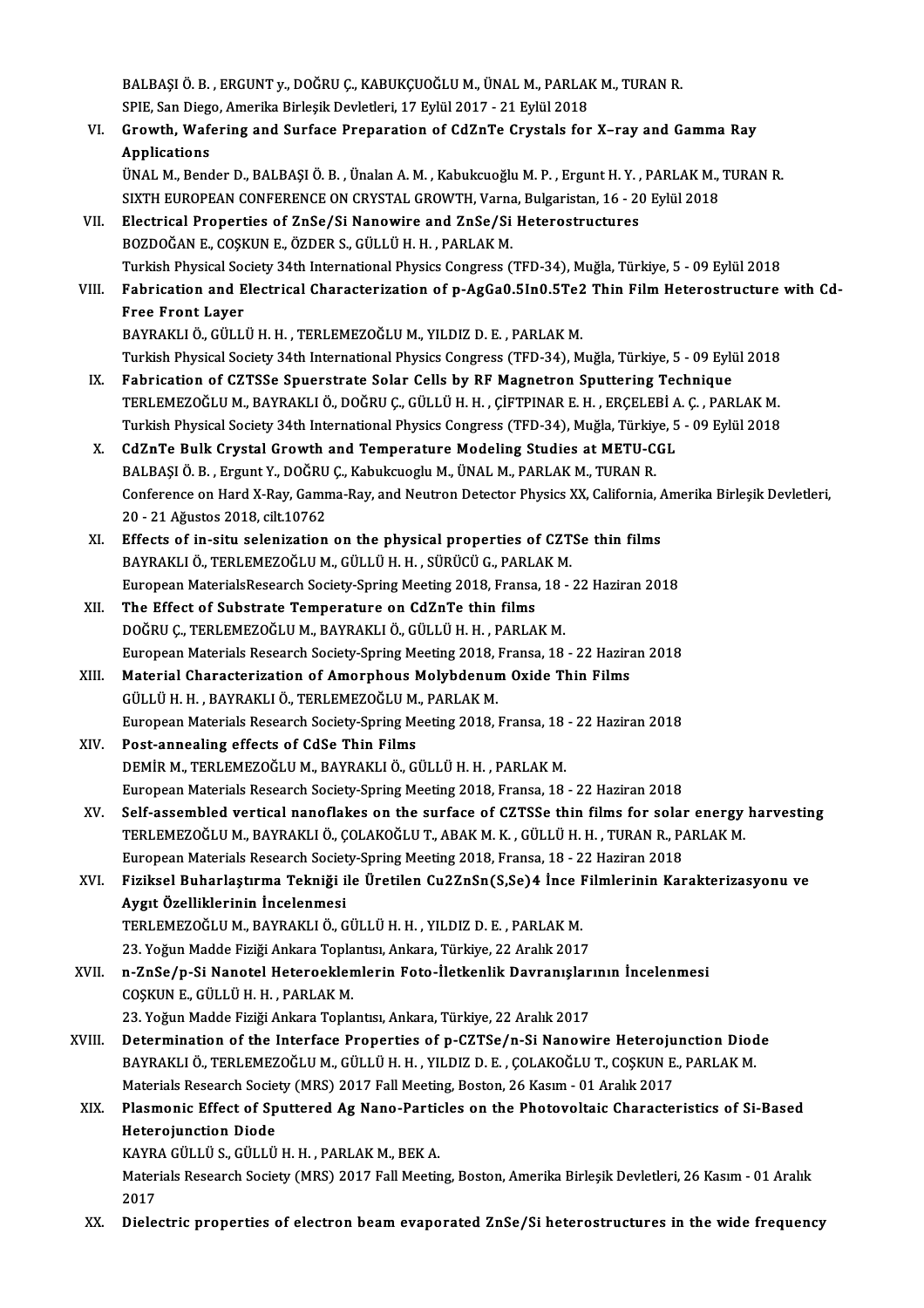|         | range                                                                                                                                                                                                |
|---------|------------------------------------------------------------------------------------------------------------------------------------------------------------------------------------------------------|
|         | YILDIZ D. E., GÜLLÜ H. H., BAYRAKLI Ö., PARLAK M.                                                                                                                                                    |
|         | International Symposium on Multidisciplinary Studies, 10 - 11 Kasım 2017                                                                                                                             |
| XXI.    | Investigation of carrier transport mechanisms in the CuZnSe2-based heterostructure grown by                                                                                                          |
|         | sputtering technique                                                                                                                                                                                 |
|         | GÜLLÜ H.H., TERLEMEZOĞLU M., BAYRAKLI Ö., YILDIZ D.E., PARLAK M.                                                                                                                                     |
|         | Turkish Physical Society 33rd International Physics Congress, Muğla, Türkiye, 6 Eylül - 11 Kasım 2017                                                                                                |
| XXII.   | Device Behavior Of CZTSe/Si Nanowire Heterojunction                                                                                                                                                  |
|         | SÜRÜCÜ G., BAYRAKLI Ö., GÜLLÜ H. H. , TERLEMEZOĞLU M., PARLAK M.                                                                                                                                     |
|         | Photovoltaic Technical Conference, 26 - 28 Ekim 2017                                                                                                                                                 |
| XXIII.  | Optimization of the Fabrication Process for Al-doped ZnO Thin Films on Soda Lime Glass Substrates                                                                                                    |
|         | by Thermal Heating                                                                                                                                                                                   |
|         | BAYRAKLI Ö., GÜLLÜ H. H., TERLEMEZOĞLU M., PARLAK M.                                                                                                                                                 |
|         | 2017 ICG ANNUAL MEETING and 32nd ŞİŞECAM GLASS SYMPOSIUM, İstanbul, Türkiye, 22 - 25 Ekim 2017                                                                                                       |
| XXIV.   | The electrical properties of p-CZTSSe/n-Si heterostructure                                                                                                                                           |
|         | TERLEMEZOĞLU M., BAYRAKLI Ö., GÜLLÜ H. H., YILDIZ D. E., PARLAK M.                                                                                                                                   |
|         | International Conference on Condensed Matter and Materials Science, Adana, Türkiye, 11 - 15 Ekim 2017                                                                                                |
| XXV.    | Deposition of CZTSe thin films and investigation of their devices properties                                                                                                                         |
|         | BAYRAKLI Ö., TERLEMEZOĞLU M., GÜLLÜ H. H., YILDIZ D. E., SÜRÜCÜ G., PARLAK M.                                                                                                                        |
|         | International Conference on Condensed Matter and Materials Science, Adana, Türkiye, 11 - 15 Ekim 2017                                                                                                |
| XXVI.   | Influence of the Heat Treatment on the Material Properties of Self-Aligned Planar Cu-Ag-In-Sn                                                                                                        |
|         | <b>Nanowires</b>                                                                                                                                                                                     |
|         | GÜLLÜ H. H., BAYRAKLI Ö., YILDIZ D. E., PARLAK M.                                                                                                                                                    |
|         | International Conference on Condensed Matter and Materials Science, 11 - 15 Ekim 2017                                                                                                                |
| XXVII.  | Temperature dependent current-voltage characteristics of SnTe-based Schottky Barrier Diode                                                                                                           |
|         | GÜLLÜ H. H., YILDIZ D. E., TERLEMEZOĞLU M., PARLAK M.                                                                                                                                                |
|         | International Conference on Condensed Matter and Materials Science, 11 - 15 Ekim 2017                                                                                                                |
| XXVIII. | Synthesis and Characterization of MoO3 Thin Films under the Effect of Sputtering Power                                                                                                               |
|         | GÜLLÜ H. H. . BAYRAKLI Ö., TERLEMEZOĞLU M., PARLAK M.                                                                                                                                                |
|         | European Materials Research Society (EMRS) Fall Meeting, 2017, Warszawa, Polonya, 18 - 21 Eylül 2017                                                                                                 |
| XXIX.   | Characterization of CuIn0.7Ga0.3Se2Thin Films Deposited by Single Stage Thermal Evaporation                                                                                                          |
|         | Process                                                                                                                                                                                              |
|         | KARAAĞAÇ H., PEKSU E., BEHZAD H., AKGOZ S., PARLAK M.                                                                                                                                                |
|         | E-MRS, 22 - 26 Mayıs 2017                                                                                                                                                                            |
| XXX.    | Preparation of CuIn0.7Ga0.3Se2 Thin Films for the Fabrication of a Si-Nanowires Based Third                                                                                                          |
|         | <b>Genaration Solar Cell</b>                                                                                                                                                                         |
|         | KARAAĞAÇ H., PEKSU E., BEHZAD H., AKGOZ S., PARLAK M.                                                                                                                                                |
|         | E MRS, 22 - 26 Mayıs 2017                                                                                                                                                                            |
| XXXI.   | Characterization of CuIn0.7Ga0.3Se2 Thin Films Deposited by Single Stage Thermal Evaporation                                                                                                         |
|         | Process                                                                                                                                                                                              |
|         | Karaağaç H., Peksu E., Behzad H., Akgoz S., PARLAK M.                                                                                                                                                |
|         | EMRS Spring Meeting / Symposium S on Analytical Techniques for Precise Characterization of Nanomaterials                                                                                             |
|         | (ALTECH) / Symposium P on Silicon and Silicon Nanostructures - From Recent Fundamental Research to Novel                                                                                             |
|         | Applications, Strasbourg, Fransa, 22 - 26 Mayıs 2017, cilt 14                                                                                                                                        |
| XXXII.  | Theoretical and Experimental Invesitgation of Nano-mechanical Characteristics of SnTe Thin Films<br>BAYRAKLI Ö., GÜLLÜ H. H., SÜRÜCÜ G., TERLEMEZOĞLU M., PARLAK M.                                  |
|         |                                                                                                                                                                                                      |
| XXXIII. | European Materials Research Society- Spring Meeting 2017, Strasbourg, Fransa, 22 - 26 Mayıs 2017<br>The Effects of Substrate and Annealing Temperatures on Surface Morphology of Sputtered SnSe Thin |
|         | Films                                                                                                                                                                                                |
|         | GÜLLÜ H.H., TERLEMEZOĞLU M., BAYRAKLI Ö., PARLAK M.                                                                                                                                                  |
|         | European Materials Research Society-Spring Meeting 2017, Strasbourg, Fransa, 22 - 26 Mayıs 2017                                                                                                      |
|         |                                                                                                                                                                                                      |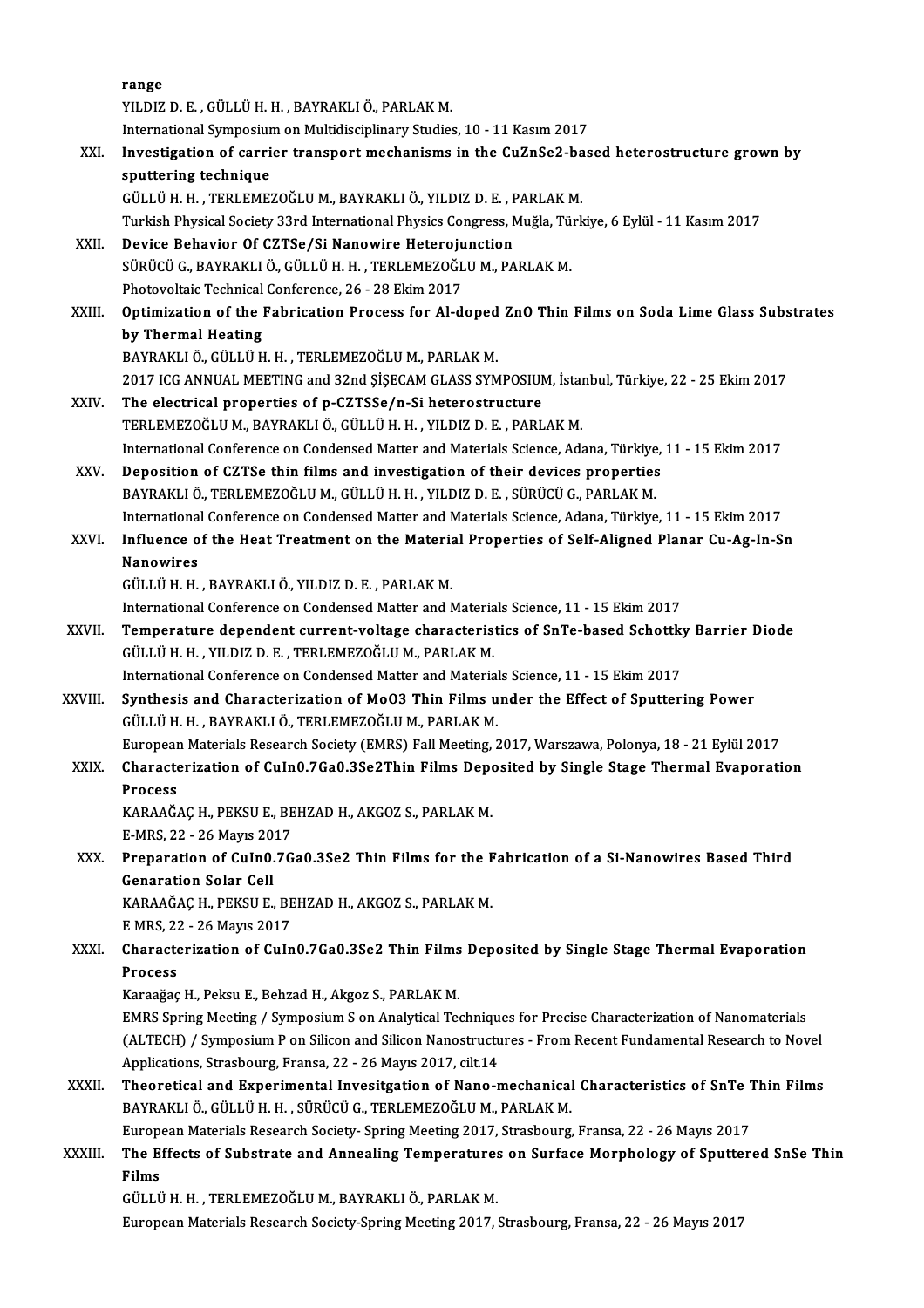| XXXIV.        | Physical properties and device application of CZTSSe thin films deposited by thermal evaporation<br>method |
|---------------|------------------------------------------------------------------------------------------------------------|
|               | TERLEMEZOĞLU M., BAYRAKLI Ö., GÜLLÜ H. H. , ÇOLAKOĞLU T., PARLAK M.                                        |
|               | European Materials Research Society-Spring Meeting 2017, Fransa, 22 - 26 Mayıs 2017                        |
| XXXV.         | The Effect of CdCl2 Treatment on CdZnTe Thin Films                                                         |
|               | DOĞRU Ç., BAYRAKLI Ö., TERLEMEZOĞLU M., PARLAK M.                                                          |
|               | European Materials Research Society-Spring Meeting 2017, Fransa, 22 - 26 Mayıs 2017                        |
| XXXVI.        | Synthesis and Structural Characterization on the (Cu,Ag)GaTe2 Thin Films Deposited on Si                   |
|               | Nanowires<br>COŞKUN E., GÜLLÜ H. H., BAYRAKLI Ö., TERLEMEZOĞLU M., PARLAK M.                               |
|               | European Materials Research Society-Spring Meeting 2017, 22 - 26 Mayıs 2017                                |
| <b>XXXVII</b> | Influence of Chemical Post-deposition Treatment on the Structural Properties of ZnSnTe2 Thin Films         |
|               | GÜLLÜ H. H., BAYRAKLI Ö., EMİR C., TERLEMEZOĞLU M., PARLAK M.                                              |
|               | European Materials Research Society-Spring Meeting 2017, Fransa, 22 - 26 Mayıs 2017                        |
| XXXVIII.      | Deposition and characterization of ZTSeS thin films for photovoltaic applications                          |
|               | BAYRAKLI Ö., TERLEMEZOĞLU M., GÜLLÜ H. H., SÜRÜCÜ G., PARLAK M.                                            |
|               | Photovoltaic Technical Conference, 26 - 28 Nisan 2017                                                      |
| XXXIX.        | Investigation of Defects in CZT Single Crystals                                                            |
|               | YAŞAR B., KABUKÇUOĞLU M., ERGUNT Y., PARLAK M., TURAN R., KALAY Y. E.                                      |
|               | TMS 2017, 26 Şubat - 02 Mart 2017                                                                          |
| XL.           | Zn Sn Se İnce Filmlerinin Üretimi ve Karakterizasyonu                                                      |
|               | GÜLLÜ H. H., BAYRAKLI Ö., PARLAK M., Terlemezoğlu M.                                                       |
|               | 22. Yoğun Madde Fiziği Ankara Toplantısı, 16 Aralık 2016, Türkiye, 16 Aralık 2016                          |
| XLI.          | Investigation of the device properties of CZTSe Thin Films for solar Cells                                 |
|               | BAYRAKLI Ö., GÜLLÜ H. H., PARLAK M.                                                                        |
|               | 2nd Inteenational Congress on the world of technology and advanced materials, 28 Eylül - 02 Ekim 2016      |
| XLII.         | Fabrication and investigation of extremely thin CdTe absorber layer solar cells                            |
|               | HOSSEINI A., GÜLLÜ H. H., BAYRAKLI Ö., PARLAK M., TURAN R., ERÇELEBİ A. Ç.                                 |
|               | 2nd international congress on the world of technology and advanced materials, 28 Eylül - 02 Ekim 2016      |
| XLIII.        | Electrical Characterization of Cu0 5Ag0 5InSe2 thin films                                                  |
|               | GÜLLÜ H. H., BAYRAKLI Ö., PARLAK M.                                                                        |
|               | 2nd International congress on the world of technology and advanced materials, 28 Eylül - 02 Ekim 2016      |
| XLIV.         | Investigation of taerial properties of magnetron sputtered Cu Ag In Se thin films                          |
|               | GÜLLÜ H. H., PARLAK M.                                                                                     |
|               | SATF 2016 Science and application of thin films Conference, İzmir Çeşme, Türkiye, 19 - 23 Eylül 2016       |
| XLV.          | Effects of Substrate Temperature on material characteristics of sputtered Aluminum doped ZnO thin<br>films |
|               | BAYRAKLI Ö., EMİR C., GÜLLÜ H. H., PARLAK M.                                                               |
|               | SATF 2016 Science and applications of thin films conference, Çeşme İzmir, Türkiye, 19 - 23 Eylül 2016      |
| XLVI.         | Design And device Application of Si based Cu Ag Ga Te thin film Heterostructure                            |
|               | GÜLLÜ H. H., COŞKUN E., BAYRAKLI Ö., PARLAK M.                                                             |
|               | SARF 2016 Science and Application of Thin Films Conference, İzmir, çeşme, Türkiye, 19 - 23 Eylül 2016      |
| XLVII.        | Effect of Zn Doping on CdS thin film deposited by RF magnetron sputtering                                  |
|               | TERLEMEZ OĞLU M., GÜLLÜ H. H., BAYRAKLI Ö., PARLAK M.                                                      |
|               | EU PVSEC 2016 32nd European Photovoltaic Solar Energy Conference, Munich, Almanya, 20 - 24 Haziran 2016    |
| XLVIII.       | Fabrication and characterization of p CuInSe2 n Si Heterojunction Diode                                    |
|               | GÜLLÜ H. H. , BAYRAKLI Ö., COŞKUN E., PARLAK M.                                                            |
|               | EU PVSEC 2016, Munich, Almanya, 20 - 24 Haziran 2016                                                       |
| XLIX.         | Improvement on the photovoltaic device performance of n CdS p Si heterojunction diode with the             |
|               | inclusion of Ag plasmonic layer                                                                            |
|               | KAYRA GÜLLÜ S., GÜLLÜ H. H., PARLAK M., BEK A.                                                             |
|               |                                                                                                            |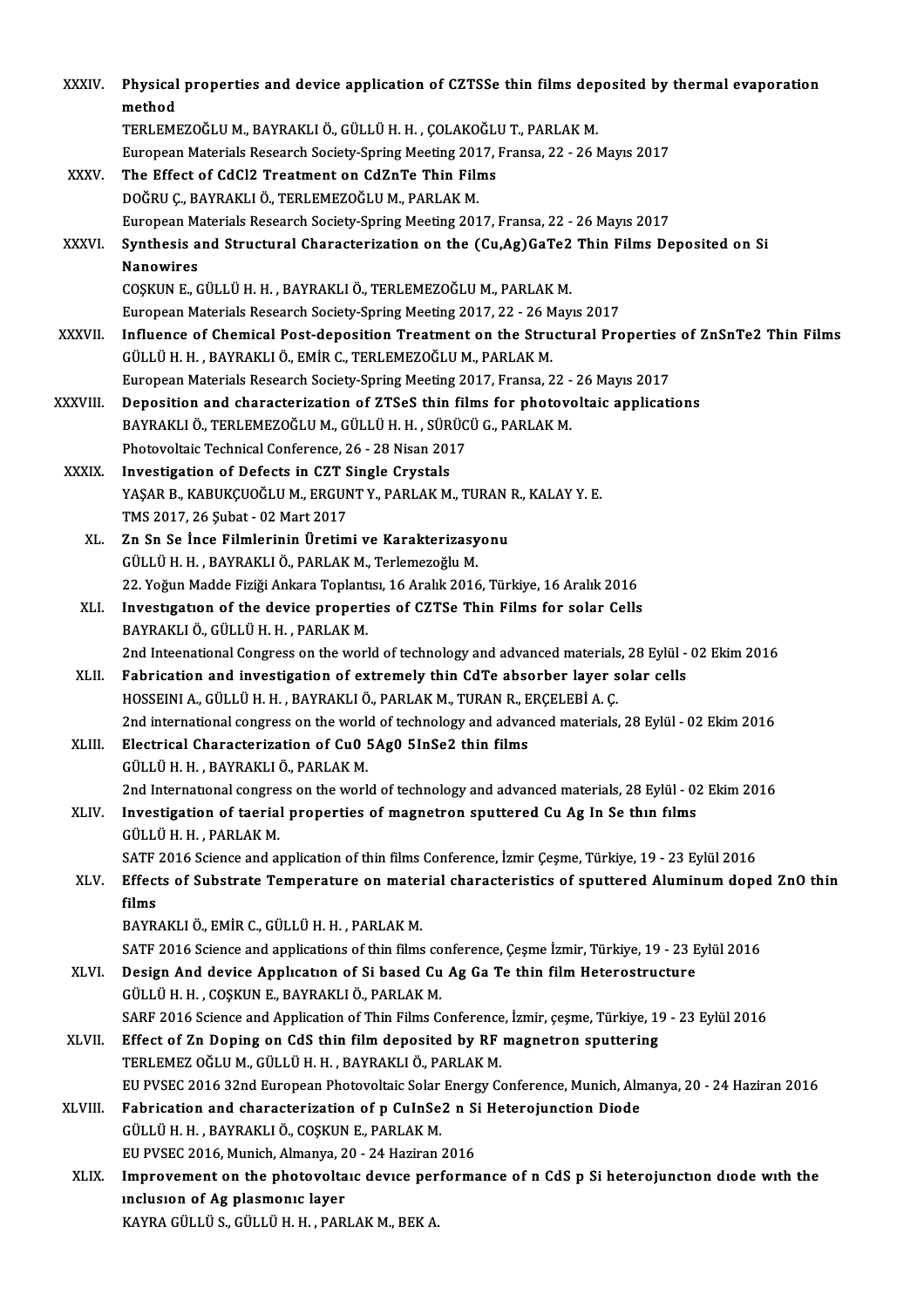12th international nanoscience and nanotechnology coference, Türkiye, 3 - 05 Haziran 2016<br>Plasmonia Enhancoment for the Borformance ofn GdTe n Si Hetopoiunation Diade

- 12th international nanoscience and nanotechnology coference, Türkiye, 3 05 Haziran 2016<br>L. Plasmonic Enhancement for the Performance ofp CdTe n Si Heterojunction Diode<br>KAVPA CÜLLÜS CÜLLÜ H.H. PAPLAK M. PEK A 12th international nanoscience and nanotechnolog<br>Plasmonic Enhancement for the Performance<br>KAYRA GÜLLÜ S., GÜLLÜ H. H. , PARLAK M., BEK A. L. Plasmonic Enhancement for the Performance ofp CdTe n Si Heterojunction Diode<br>KAYRA GÜLLÜ S., GÜLLÜ H. H., PARLAK M., BEK A. KAYRA GÜLLÜ S., GÜLLÜ H. H. , PARLAK M., BEK A.<br>EMRS2016 spring, 2 - 06 Mayıs 2016<br>LI. Device Characterization of In p Cu0 5Ag0 5InSe2 n Si Ag Heterojunction Diode V P2 8
- EMRS2016 spring, 2 06 Mayıs 2016<br>Device Characterization of In p C<br>GÜLLÜ H. H. , PARLAK M. Device Characterization of In p Cu0 5Ag0 5InSe2 n Si Ag Heterojunction Diode V<br>GÜLLÜ H. H. , PARLAK M.<br>EMRS Spring Meeting in Lille April 30-May 5 2016, Lille, Fransa, 30 Nisan - 05 Mayıs 2016<br>The effect of different annea
- LII. The effect of different annealing procedures on CZTSe thin film properties V P3 4<br>BAYRAKLI Ö., GÜLLÜ H. H., PARLAK M. EMRS Spring Meeting in Lille April 30-May 5 2016, Lille, Fransa, 30 Nisan - 05 Mayıs 2016 The effect of different annealing procedures on CZTSe thin film properties V P3<br>BAYRAKLI Ö., GÜLLÜ H. H. , PARLAK M.<br>EMRS Spring Meeting in Lille April 30-May 5 2016, Lille, Fransa, 30 Nisan - 05 Mayıs 2016<br>Davise Characte BAYRAKLI Ö., GÜLLÜ H. H. , PARLAK M.<br>EMRS Spring Meeting in Lille April 30-May 5 2016, Lille, Fransa, 30 Nisan - 05 Mayıs 20<br>LIII. Device Characterization of Zn Sn Se ZTSe Thin Films for Solar Cells T P2 69

- EMRS Spring Meeting in Lille April 30-May 5 2016,<br>Device Characterization of Zn Sn Se ZTSe Thi<br>BAYRAKLI Ö., GÜLLÜ H. H. , COŞKUN E., PARLAK M.<br>EMPS Spring Meeting in Lille April 30 May 5 2016. Device Characterization of Zn Sn Se ZTSe Thin Films for Solar Cells T P2 69<br>BAYRAKLI Ö., GÜLLÜ H. H. , COŞKUN E., PARLAK M.<br>EMRS Spring Meeting in Lille April 30-May 5 2016, Lille, Fransa, 30 Nisan - 05 Mayıs 2016<br>Devise C BAYRAKLI Ö., GÜLLÜ H. H., COŞKUN E., PARLAK M.<br>EMRS Spring Meeting in Lille April 30-May 5 2016, Lille, Fransa<br>LIV. Device Characterization of ZnInSe2 Thin Films T P2 28<br>GÜLLÜ H. H., PARLAK M.
- EMRS Spring Meeting in L<br>Device Characterizatio<br>GÜLLÜ H. H. , PARLAK M.<br>EMBS Spring Meeting in L Device Characterization of ZnInSe2 Thin Films T P2 28<br>GÜLLÜ H. H. , PARLAK M.<br>EMRS Spring Meeting in Lille April 30-May 5 2016, Lille, Fransa, 30 Nisan - 05 Mayıs 2016<br>Plasmonia Enhangoment for the Berformange of n GdTe n GÜLLÜ H. H. , PARLAK M.<br>EMRS Spring Meeting in Lille April 30-May 5 2016, Lille, Fransa, 30 Nisan - 05 Mayıs 2016<br>LV. Plasmonic Enhancement for the Performance of p CdTe n Si Heterojunction Diode T P2 33Seda<br>Kayra Gully Ha
- EMRS Spring Meeting in Lille April 30-May 5 2016, Lille, Fransa, 30 M<br>Plasmonic Enhancement for the Performance of p CdTe n Si<br>Kayra Gullu Hasan Huseyin Gullu Mehmet Parlak Alpan Bek<br>CÜLLÜ H.H., PARLAK M. CÜLLÜ KAYRA S. BE Plasmonic Enhancement for the Performance<br>Kayra Gullu Hasan Huseyin Gullu Mehmet Pa<br>GÜLLÜ H. H. , PARLAK M., GÜLLÜ KAYRA S., BEK A.<br>EMPS Spring Meeting in Lille April 20 Mey 5 2016 Kayra Gullu Hasan Huseyin Gullu Mehmet Parlak Alpan Bek<br>GÜLLÜ H. H. , PARLAK M., GÜLLÜ KAYRA S., BEK A.<br>EMRS Spring Meeting in Lille April 30-May 5 2016, Lille, Fransa, 30 Nisan - 05 Mayıs 2016<br>Studies en Devise Preperties GÜLLÜ H. H. , PARLAK M., GÜLLÜ KAYRA S., BEK A.<br>EMRS Spring Meeting in Lille April 30-May 5 2016, Lille, Fransa, 30 Nisan - 05 Mayıs<br>LVI. Studies on Device Properties of n ZnSe p Si Heterojunction Diode T P1 63
- EMRS Spring Meeting in Lille April 30-May 5 2016,<br>Studies on Device Properties of n ZnSe p Si H<br>GÜLLÜ H. H. , BAYRAKLI Ö., COŞKUN E., PARLAK M.<br>FMPS Spring Meeting in Lille April 31 May 5 2016 Studies on Device Properties of n ZnSe p Si Heterojunction Diode T P1 63<br>GÜLLÜ H. H. , BAYRAKLI Ö., COŞKUN E., PARLAK M.<br>EMRS Spring Meeting in Lille April 31-May 5 2016, Lille, Fransa, 30 Nisan - 05 Mayıs 2016<br>Ontical Beh GÜLLÜ H. H. , BAYRAKLI Ö., COŞKUN E., PARLAK M.<br>EMRS Spring Meeting in Lille April 31-May 5 2016, Lille, Fransa, 30 Nisan - 05 Mayıs 2016<br>LVII. Optical Behavior of Sequential ThermalEvaporated ZnInSe2 Thin Films V P2 9
- EMRS Spring Meeting in Lille April 31-May 5 201<br>Optical Behavior of Sequential ThermalEva<br>Emre Coskun OzgeBayrakli Mehmet Parlak<br>CÜLLÜ H.H. COSKUN E. BAYRAKLLÖ, BARLAK Optical Behavior of Sequential ThermalEvapo<br>Emre Coskun OzgeBayrakli Mehmet Parlak<br>GÜLLÜ H. H. , COŞKUN E., BAYRAKLI Ö., PARLAK M.<br>EMPS Spring Meeting in Lille April 30 May 5 2016 . Emre Coskun OzgeBayrakli Mehmet Parlak<br>GÜLLÜ H. H. , COŞKUN E., BAYRAKLI Ö., PARLAK M.<br>EMRS Spring Meeting in Lille April 30-May 5 2016, Lille, Fransa, 30 Nisan - 05 Mayıs 2016
- LVIII. Effect of nanowire length on device performance of n In2Se3 p Si nanowire heterojunctions T P1 EMRS Spring Meeting in Lille April 30-May 5 2016, Lille, Fransa, 30 Nisan - 05 Mayıs 2016<br>Effect of nanowire length on device performance of n In2Se3 p Si nanowire heteroj<br>85Emre Coskun Tahir Colakoglu Hasan HuseyinGullu O Effect of nanowire length on device performa<br>85Emre Coskun Tahir Colakoglu Hasan Husey<br>COŞKUN E., GÜLLÜ H. H. , BAYRAKLI Ö., PARLAK M.<br>EMPS Spring Meeting in Lille April 21 May 5 2016 85Emre Coskun Tahir Colakoglu Hasan HuseyinGullu Ozge Bayraklı Mehmet Par<br>COŞKUN E., GÜLLÜ H. H. , BAYRAKLI Ö., PARLAK M.<br>EMRS Spring Meeting in Lille April 31-May 5 2016, Lille, Fransa, 30 Nisan - 05 Mayıs 2016<br>HPTEM Anal COSKUN E., GÜLLÜ H. H. , BAYRAKLI Ö., PARLAK M.<br>EMRS Spring Meeting in Lille April 31-May 5 2016, Lille, Fransa, 30 Nisan - 05 Ma<br>LIX. HRTEM Analysis of Crystallographic Defects in Cd Zn Te SingleCrystals
	- EMRS Spring Meeting in Lille April 31-May 5 2016, Lille, Fransa, 30 Nisan<br>HRTEM Analysis of Crystallographic Defects in Cd Zn Te SingleC:<br>KALAY Y. E. , Erkunt Y., Kabukçuoğlu M., PARLAK M., TURAN R., YAŞAR B.<br>TMS 2016, Ame HRTEM Analysis of Crystallographic Defects in Cd Z:<br>KALAY Y. E. , Erkunt Y., Kabukçuoğlu M., PARLAK M., TURAI<br>TMS 2016, Amerika Birleşik Devletleri, 14 - 18 Şubat 2016<br>Devise Chanasterization of ZnInSe? Thin Eilme KALAY Y. E. , Erkunt Y., Kabukçuoğlu M., PARLAK M., TMS 2016, Amerika Birleşik Devletleri, 14 - 18 Şubat .<br>LX. Device Characterization of ZnInSe2 Thin Films
	- TMS 2016, Amerika Birl<br>Device Characterizat<br>Gullu H. H. , PARLAK M.<br>E MPS Saning Meeting Gullu H. H. , PARLAK M.<br>E-MRS Spring Meeting / Symposium T on Advanced Materials and Characterization Techniques for Solar Cells III, Gullu H. H. , PARLAK M.<br>E-MRS Spring Meeting / Symposium T on Advanced<br>Lille, Fransa, 2 - 06 Mayıs 2016, cilt.102, ss.110-120<br>Sasturma Vöntemi ile Üretilen ITO İnse Filmler
	- LXI. Saçtırma Yöntemi ile Üretilen ITO İnce Filmlerinin Farklı Alttaş ve Tavlama Sıcaklıklarına göre Lille, Fransa, 2<br>Saçtırma Yöı<br>İncelenmesi<br>Cüttü y GÜLLÜH.H. ,BAYRAKLIÖ.,PARLAKM. İncelenmesi<br>GÜLLÜ H. H. , BAYRAKLI Ö., PARLAK M.<br>21. Yoğun Madde Fiziği-Ankara Toplantısı,, Ankara, Türkiye, 25 Aralık 2015<br>AgÇe v. In 1. v. Te 2. İnge Filmlerin Ünetilmesi ve Avgut Özelliklerinin

- GÜLLÜ H. H. , BAYRAKLI Ö., PARLAK M.<br>21. Yoğun Madde Fiziği-Ankara Toplantısı., Ankara, Türkiye, 25 Aralık 2015<br>LXII. AgGa x In 1 x Te 2 İnce Filmlerin Üretilmesi ve Aygıt Özelliklerinin Belirlenmesi<br>PAYPAKLLÖ, GÜLLÜ H 21. Yoğun Madde Fiziği-Ankara Toplant<br>**AgGa x In 1 x Te 2 İnce Filmlerin Ü**<br>BAYRAKLI Ö., GÜLLÜ H. H. , PARLAK M.<br>21. Yoğun Madde Fiziği Ankara Toplant AgGa x In 1 x Te 2 İnce Filmlerin Üretilmesi ve Aygıt Özelliklerinin Belirlenmesi<br>BAYRAKLI Ö., GÜLLÜ H. H. , PARLAK M.<br>21. Yoğun Madde Fiziği-Ankara Toplantısı, Gazi Univer., 2015, Ankara, Türkiye, 25 Aralık 2015<br>Sastuma V BAYRAKLI Ö., GÜLLÜ H. H. , PARLAK M.<br>21. Yoğun Madde Fiziği-Ankara Toplantısı, Gazi Univer., 2015, Ankara, Türkiye, 25 Aralık 2015<br>1. Saçtırma Yöntemiyle Üretilen Ag Zengin AgInSe2 İnce Filmlerinin Özellikleri
- GÜLLÜH.H. ,BAYRAKLIÖ.,PARLAKM. Saçtırma Yöntemiyle Üretilen Ag Zengin AgInSe2 İnce Filmlerinin Özellikleri<br>GÜLLÜ H. H. , BAYRAKLI Ö., PARLAK M.<br>21. Yoğun Madde Fiziği-Ankara Toplantısı, Gazi Univer., 2015,, Ankara, Türkiye, 25 Aralık 2015<br>Ünetim Sonnası
- GÜLLÜ H. H. , BAYRAKLI Ö., PARLAK M.<br>21. Yoğun Madde Fiziği-Ankara Toplantısı, Gazi Univer., 2015., Ankara, Türkiye, 25 Aralık<br>LXIV. Üretim Sonrası Isıl İşlem Sıcaklığının ZnSe İnce Film Özellikleri Üzerine Etkisi 21. Yoğun Madde Fiziği-Ankara Toplant<br>Üretim Sonrası Isıl İşlem Sıcaklığın<br>GÜLLÜ H. H. , BAYRAKLI Ö., PARLAK M.<br>21. Yoğun Madde Fiziği Ankara Toplant Üretim Sonrası Isıl İşlem Sıcaklığının ZnSe İnce Film Özellikleri Üzerine Etkisi<br>GÜLLÜ H. H. , BAYRAKLI Ö., PARLAK M.<br>21. Yoğun Madde Fiziği-Ankara Toplantısı, Gazi Univer., 2015, Ankara, Türkiye, 25 Aralık 2015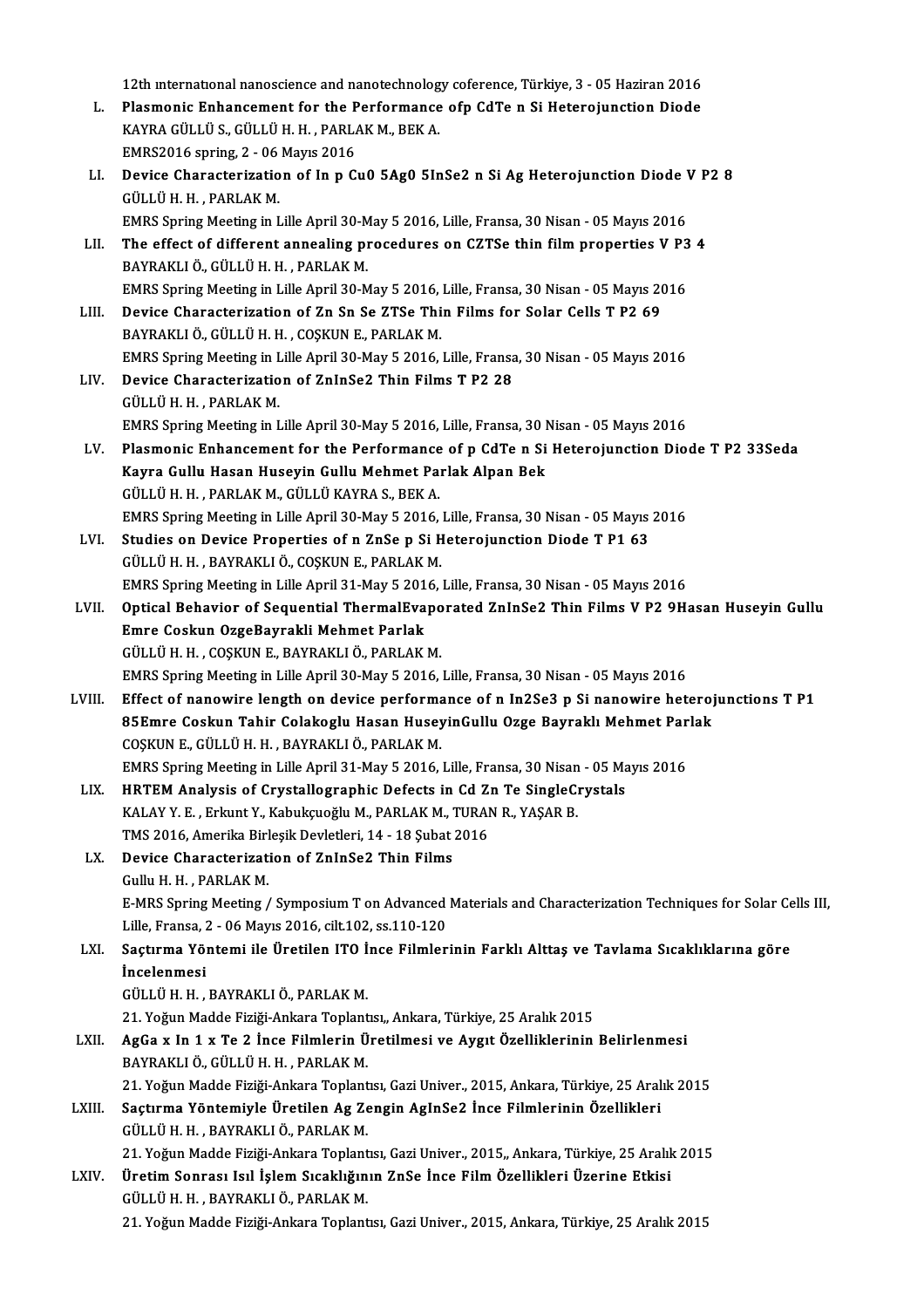| LXV.         | Synthesis and characterization of CuZnSe2 thin film structures II VI Conference Paris 2015                       |
|--------------|------------------------------------------------------------------------------------------------------------------|
|              | September 13 18                                                                                                  |
|              | GÜLLÜ H. H., BAYRAKLI Ö., PARLAK M., ERÇELEBİ A. Ç.                                                              |
|              | II-VI Conference, Paris 2015, Paris, Fransa, 13 - 18 Eylül 2015                                                  |
| LXVI.        | Investigation of Electrical Properties of Cu Ag In Se Thin Films Deposited by Thermal Evaporation<br>Method      |
|              | GÜLLÜ H. H., COŞKUN E., BAYRAKLI Ö., PARLAK M., ERÇELEBİ A. Ç.                                                   |
|              | EU PVSEC 2015 Hamburg, Hamburg, Almanya, 14 - 18 Eylül 2015                                                      |
| LXVII.       | Structural Characterization and Optical Properties of AgInSe2Thin Films                                          |
|              | GÜLLÜ H. H., BAYRAKLI Ö., PARLAK M.                                                                              |
|              | NANO-TR11 2015 Meeting, Ankara,, Ankara, Türkiye, 23 - 25 Haziran 2015                                           |
| LXVIII.      | Device Measurements and Analysis of Ag Ga In Te Based Thin Film Heterojunction Diode Ö Bayraklı                  |
|              | H H Güllü and M Parlak SolarTR 3 3rd Turkish Solar Electricity Conference and Exhibition 27 29                   |
|              | <b>April 2015</b>                                                                                                |
|              | BAYRAKLI Ö., GÜLLÜ H. H., PARLAK M.                                                                              |
|              | SolarTR-3: 3rd Turkish Solar Electricity Conference and Exhibition, Ankara, Türkiye, 27 - 29 Nisan 2015          |
| LXIX.        | Characterization of Ag Ga In Te Thin Films for Solar Cell Applications O Bayraklı H H Güllü1 E                   |
|              | Coşkun İ Candan M Parlak Ç Erçelebi                                                                              |
|              | BAYRAKLI Ö., GÜLLÜ H. H., COŞKUN E., CANDAN İ., PARLAK M., ERÇELEBİ A. Ç.                                        |
|              | SolarTR-3: 3rd Turkish Solar Electricity Conference and Exhibition, Ankara, Türkiye, 27 - 29 Nisan 2015          |
| LXX.         | Preparation and Characterization of Sputtered CuZnSe2 Thin Films                                                 |
|              | GÜLLÜ H. H., BAYRAKLI Ö., PARLAK M., ERÇELEBİ A. Ç.                                                              |
|              | SolarTR-3: 3rd Turkish Solar Electricity Conference and Exhibition, Ankara, Türkiye, 27 - 29 Nisan 2015          |
| <b>LXXI</b>  | Investigation of optical parameters of thermally evaporated ZnSe thin films                                      |
|              | Gullu H. H., COŞKUN E., PARLAK M.                                                                                |
|              | 3rd Turkish Solar Electricity Conference and Exhibition (SolarTR), Ankara, Türkiye, 27 - 29 Nisan 2015, cilt.12, |
|              | ss 1224-1228                                                                                                     |
| <b>LXXII</b> | Material and Device Characterization of Cu0 5Ag0 5InSe2 and ZnInSe2 Thin Films for Photovoltaic                  |
|              | Applications                                                                                                     |
|              | GÜLLÜ H. H. . COSKUN E. BAYRAKLI Ö. PARLAK M.                                                                    |

MRS Spring Meeting in San Francisco, California, San-Francisco, Amerika Birlesik Devletleri, 6 - 10 Nisan 2015

### Desteklenen Projeler

Desteklenen Projeler<br>PARLAK M., TÜBİTAK Projesi, KIZIL ÖTESİ GÖRÜNTÜLEYİCİ ARAYICI BAŞLIK GELİŞTİRİLMESİPROJESİ, 2013 - Devam<br>Ediyor PARLA<br>PARLA<br>Ediyor<br>PAPLA PARLAK M., TÜBİTAK Projesi, KIZIL ÖTESİ GÖRÜNTÜLEYİCİ ARAYICI BAŞLIK GELİŞTİRİLMESİPROJESİ, 2013 - D<br>Ediyor<br>PARLAK M., TERLEMEZOĞLU M., DEMİR M., ERÇELEBİ A. Ç. , Yükseköğretim Kurumları Destekli Proje, Alternatif<br>SOĞUFUSU

Ediyor<br>PARLAK M., TERLEMEZOĞLU M., DEMİR M., ERÇELEBİ A. Ç. , Yükseköğretim Kurumları Destekli Proje, Alternatif<br>soğurucu katman olarak SnSexTe(1-x) ince film yapısının üretimi ve özelliklerinin araştırılması, 2018 - 2019 PARLAK M., TERLEMEZOĞLU M., DEMİR M., ERÇELEBİ A. Ç. , Yükseköğretim Kurumları Destekli Proje, Alternatif<br>soğurucu katman olarak SnSexTe(1-x) ince film yapısının üretimi ve özelliklerinin araştırılması, 2018 - 2019<br>PARLAK Soğurucu katman olarak SnSexTe(1-x) ince film yapısının üretimi ve özelliklerinin araştırılması, 2018 - 2019<br>PARLAK M., BAYRAKLI Ö., TERLEMEZOĞLU M., ERÇELEBİ A. Ç. , GÜLLÜ H. H. , Yükseköğretim Kurumları Destekli Proje<br>Cu PARLAK M., BAYRAKLI Ö., TERLEMEZOĞLU M., ERÇELEBİ A. Ç. , GÜLLÜ H. H. , Yükseköğretim Kurumları Destekli Proje,<br>Cu2ZnSn(S,Se)4 İnce Filmlerinin Fiziksel Buharlaştırma Tekniği ile Üretilmesi ve Özelliklerinin Belirlenmesi, Cu2ZnSn(S,Se)4 İnce Filmlerinin Fiziksel Buharlaştırma Tekniği ile Üretilmesi ve Özelliklerinin Belirlenmesi, 2017 - 20<br>PARLAK M., BAYRAKLI Ö., TERLEMEZOĞLU M., ERÇELEBİ A. Ç. , GÜLLÜ H. H. , Yükseköğretim Kurumları Destek PARLAK M., BAYRAKLI Ö., TERLEMEZOĞLU M., ERÇELEBİ A. Ç. , GÜLLÜ H. H. , Yükseköğretim Kurumları Destekli Proje,<br>Cu2ZnSnSe4 İnce Filmlerinin Fiziksel Buharlaştırma Tekniği ile Üretilmesi ve Özelliklerinin Belirlenmesi, 2016 Cu2ZnSnSe4 İnce Filmlerinin Fiziksel Buharlaştırma Tekniği ile Üretilmesi ve Özelliklerinin Belir<br>PARLAK M., BAYRAKLI Ö., ERÇELEBİ A. Ç. , GÜLLÜ H. H. , Yükseköğretim Kurumları Destekli Pro<br>filmlerinin Isısal buharlaştırma PARLAK M., BAYRAKLI Ö., ERÇELEBİ A. Ç. , GÜLLÜ H. H. , Yükseköğretim Kurumları Destekli Proje, ZnSnS2 ince<br>filmlerinin Isısal buharlaştırma tekniği ile üretilmesi ve özelliklerinin belirlenmesi, 2015 - 2015<br>PARLAK M., BAYR

PARLAK M., BAYRAKLI Ö., ERÇELEBİ A. Ç. , GÜLLÜ H. H. , Yükseköğretim Kurumları Destekli Proje, CuSn(S,Se yada Te)2<br>ve CuZn(Se,S)2 ince filmlerinin Isıl buharlaştırma ve saçtırmalı kaplama teknigiyle üretilmesi ve özellikle belirlenmesi,2014 -2014

PARLAK M., BAYRAKLI Ö., ERÇELEBİ A. Ç. , GÜLLÜ H. H. , Yükseköğretim Kurumları Destekli Proje, CuZnSnTe2 ince belirlenmesi, 2014 - 2014<br>PARLAK M., BAYRAKLI Ö., ERÇELEBİ A. Ç. , GÜLLÜ H. H. , Yükseköğretim Kurumları Destekli Proje, CuZn:<br>filmlerinin manyetik saçtırmalı kaplama tekniğiyle üretilmesi ve özelliklerinin belirlenmesi, 2 PARLAK M., BAYRAKLI Ö., ERÇELEBİ A. Ç. , GÜLLÜ H. H. , Yükseköğretim Kurumları Destekli Proje, CuZnSn<br>filmlerinin manyetik saçtırmalı kaplama tekniğiyle üretilmesi ve özelliklerinin belirlenmesi, 2013 - 2013<br>KALAY Y. E. ,